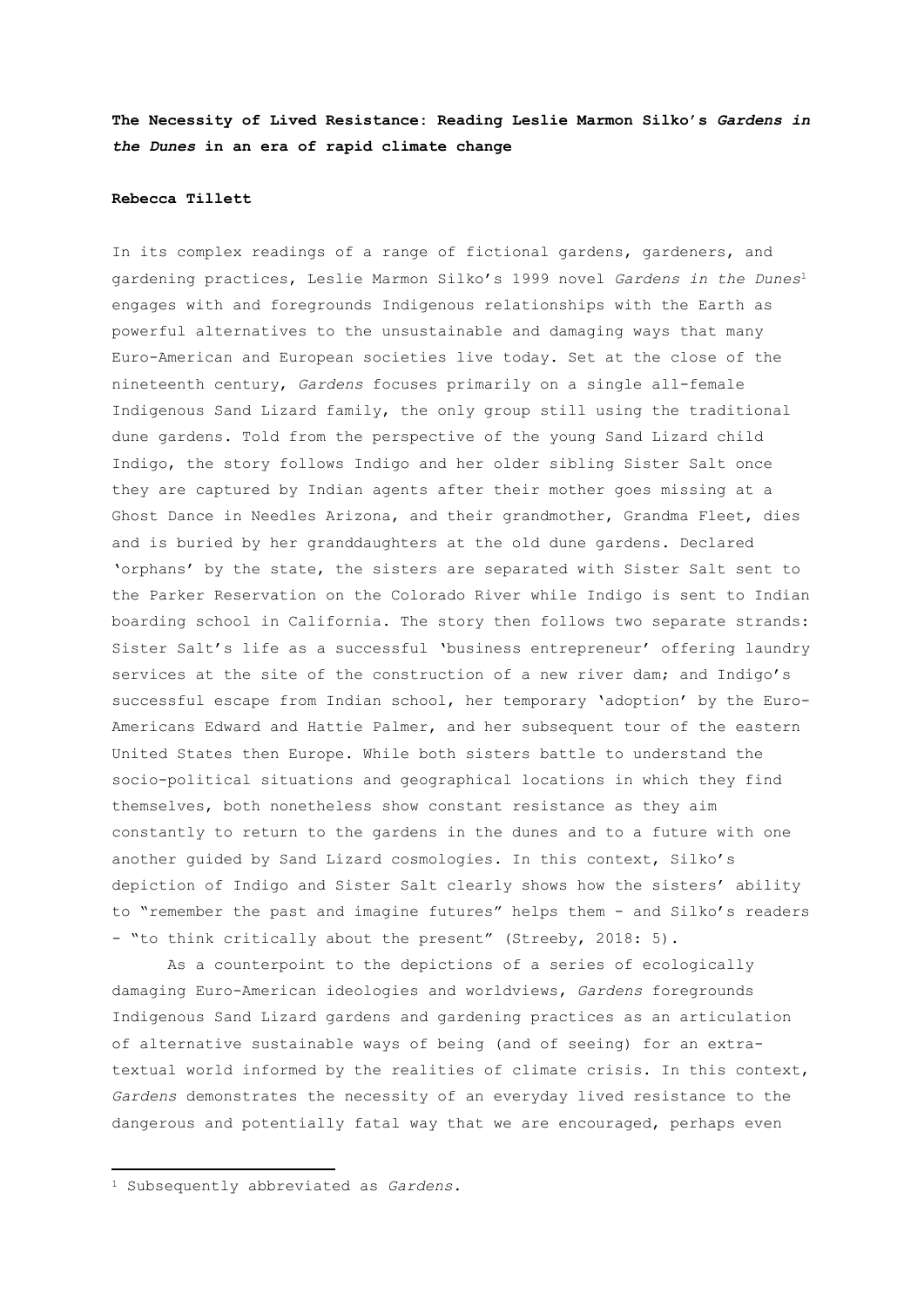*required*, to live in patriarchal capitalist societies. And so we see how some of the novel's diverse gardens, gardeners, and gardening practices give us templates for more sustainable and cosmopolitical ways of living that, to cite the Mississauga Nishnaabeg scholar Leanne Betasamosake Simpson, depend instead upon a "deep reciprocity" that emerges from "respect", "responsibility" and a recognition of the "relationship" between humans and the other-than-human world.<sup>2</sup> Reading Silko's novel from the perspective of Indigenous Traditional Ecological Knowledge systems (TEK), we can engage with the Yellowknives Dene scholar Glen Sean Coulthard's assertion that Indigenous TEK practices are so "*deeply informed* by what the land *as a system of reciprocal relations and obligations* can teach us about living our lives in relation to one another and the natural world in nondominating and nonexploitative terms" that the term that Coulthard conceptualises to describe them is "*grounded normativity*" (2014: 13, original emphasis). Silko's novel very clearly juxtaposes a range of dominating and exploitative interactions with the natural world with a series of non-dominating and non-exploitative relationships. It is these non-dominating and non-exploitative relationships that point directly to an emphasis upon reciprocity and obligation, upon the "ethical engagements with the world and our relationships with human and nonhuman others", that is evident within the practice of grounded normativity as outlined by Coulthard (2014: 13).

# <SPACE>

1

# **Sand Lizard Ethnobotanical Resistance**

In discussing Sand Lizard resistance, it is crucial to begin with an analysis of what exactly is being resisted. Silko herself has stated that *Gardens* "is about what capitalism makes people do to one another" (Arnold, 1998: 21), and the novel clearly traces some of the attitudes that encourage unsustainable and fatally harmful ways of living, while carefully showing what a more equal and caring society might look like. As the Potawatomi botanist Robin Wall Kimmerer has noted in her comparison of the Indigenous creation story of Skywoman with that of the Christian story of Eve, the resulting relationships of both figures to the other-than-human world demonstrate that "one story leads to the generous embrace of the natural world, [and] the other to [human] banishment" (2013: 7). Moreover, the Christian story is one embedded in notions of dominion, where man (and

<sup>2</sup> Naomi Klein, "Dancing the World into Being: A Conversation with Idle No More's Leanne Simpson", *Yes* magazine, March 5 2013, [https://www.yesmagazine.org/peace-justice/dancing-the-world-into-being-a](https://www.yesmagazine.org/peace-justice/dancing-the-world-into-being-a-conversation-with-idle-no-more-leanne-simpson)[conversation-with-idle-no-more-leanne-simpson.](https://www.yesmagazine.org/peace-justice/dancing-the-world-into-being-a-conversation-with-idle-no-more-leanne-simpson)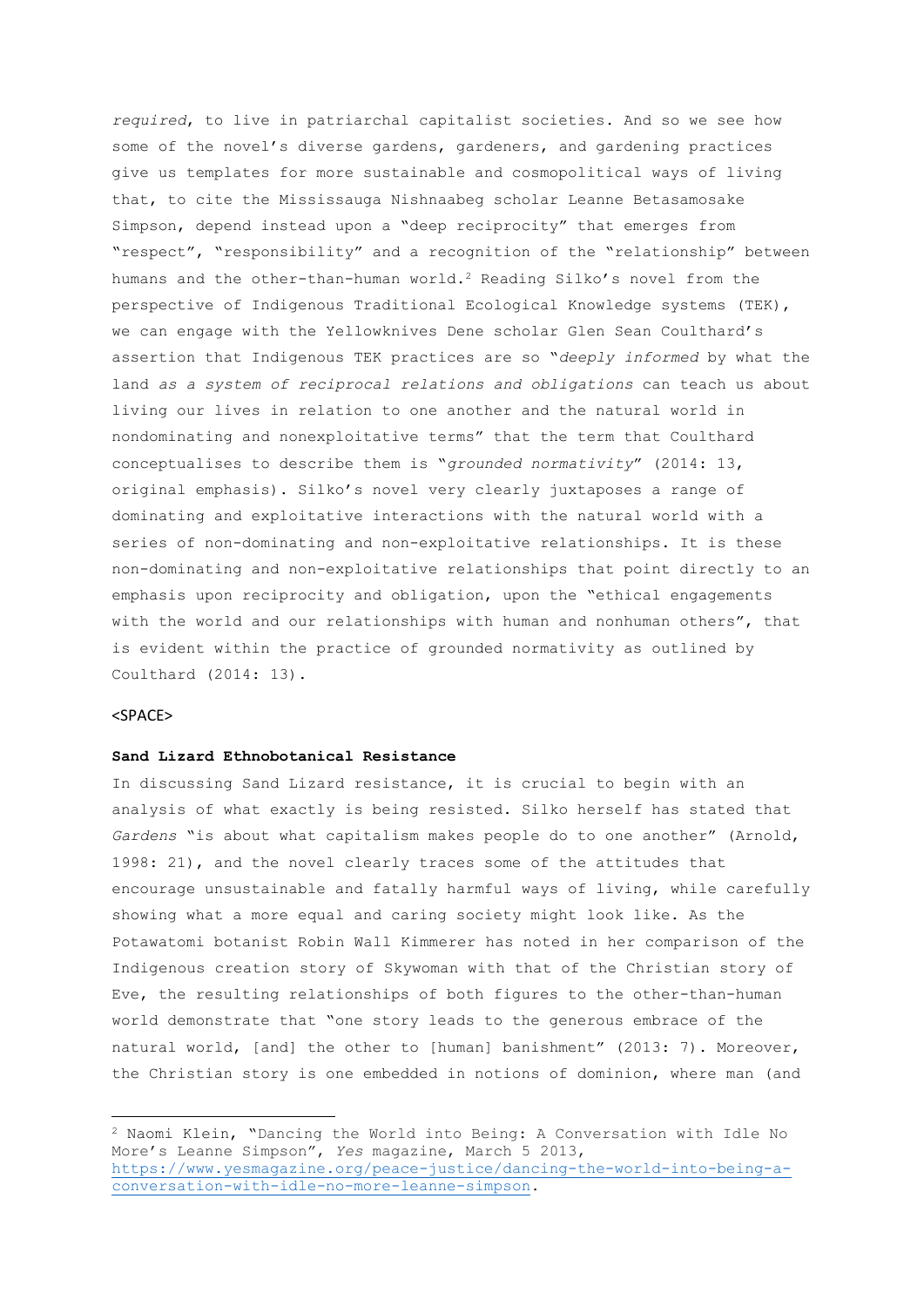man only) is divinely gifted control over the rest of creation in order, quite literally, to 'subdue' it. As Kimmerer goes on to argue, "we are inevitably shaped by" the cultural stories that we tell and so, in predominantly Christian countries, our relationships to and with our environments can clearly be traced to those originary cultural stories of dominion, which in the subsequent narratives of patriarchy, imperialism, and capitalism soon become stories of domination (2013: 7). In *Gardens*, these fatally damaging, indeed deadly stories, are especially evident in the characters and actions of the Euro-American plant collector Edward Palmer and his 'society' sister Susan Palmer James, and more widely through a series of commercial botanical and mining ventures and business partnerships that Edward undertakes. Here, *Gardens* not only expands the individual and the domestic to demonstrate how it is connected to the wider processes and impacts of capitalism and proto-corporate enterprise, it also quite literally brings those bigger relationships *home*, allowing both its characters and its readers to *see* how man-made climate crisis is created, and how we all *as individuals* contribute to our changing climate. As Rob Nixon has so eloquently argued, climate crisis is a "slow violence" that "occurs gradually and out of sight," which is so "dispelled across time and space" that it is "typically not viewed as violence at all" (2011: 2); and this is true even when it is increasingly undeniable that our natural world is under violent assault. In short, because man-made climate crisis is difficult to *see* – because there are often no immediate or cataclysmic visible effects - it is also difficult to convince the general public of the need to mobilise and take action: to individually and collectively *resist*. *Gardens* directly addresses this problem of invisibility by exposing the relationships between the cultural stories that we tell, the dominating and exploitative individual human relationships with the earth, and the environmentally damaging practices and processes of global capitalism and the proto-corporate/corporate extractive industries.

I have analysed both Edward's and Susan's attitudes and actions in detail elsewhere (see Tillett, 2016), and so my focus here is on how, through the Sand Lizard gardens in the dunes, we are shown not only that a different kind of world is possible but also that we can – indeed, we *must* in the Anthropocene era - all participate in the necessity of a lived resistance to the kinds of harmful attitudes and relationships to the Earth that we have been persuaded to accept as 'natural'. In this context, it is crucial that we can clearly see that Sand Lizard traditional ecological knowledge informs Indigo and Sister Salt's everyday lived resistance to the deadly cultural stories around them. Silko's fictional Sand Lizards are, as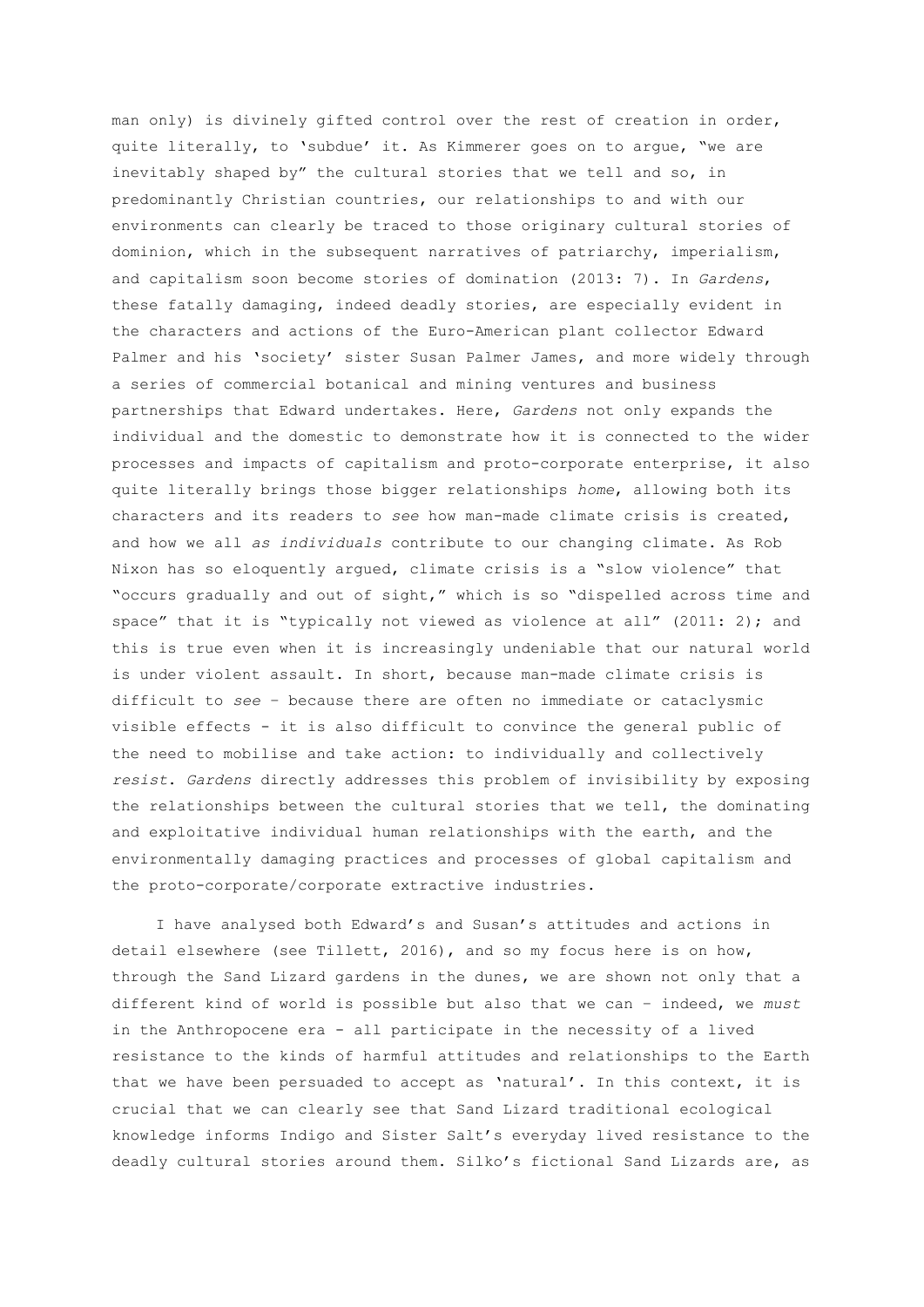Adamson notes, based "on an actual band of the Tohono O'odham people known as the Hia C-ed O'odham or Sand People" who were forced out of their traditional desert lands by the drought caused by the damming and rerouting of the local river in the 1920s (2012: 229). Known primarily as 'Sand Papago', the Hia C-ed O'odham were, from the earliest Spanish contact, portrayed in European records as "a marginal people on the verge of extinction" due "to their land's apparent lack of resources, namely, water", who subsided on what the later American records identify as "the sand foods of Sonora" (Martínez, 2013: 132, 145). As Gary Paul Nabhan, Wendy Hodgson and Frances Fellows note, the scant historical written records present a "polarized stereotyping of the Sand Papago as either impoverished primitives or noble savages" (1989: 515). And these records, as Martínez comments, dismiss the Hia C-ed O'odham as having no real "agricultural tradition to speak of" with only "a single known site" where the Hia C-ed O'odham "grew corn, beans, and squash" (2013: 149). While Nabhan's own acclaimed 1985 study, *Gathering the Desert*, introduces more information about Hia C-ed O'odham foodstuffs and their harvesting and use, especially in his descriptions of the uses of 'sandfood', a plant 'parasite' (1985: 51-59) and of 'amaranth' (1985: 93-104), there is still little discussion of the connections between such ethnobotanical practices and Indigenous cosmological concepts. However, Nabhan does speculate that the historical record is poor in part due to differing cosmopolitical ideologies and worldviews, as the Hia C-ed O'odham are defined according to a profoundly Spanish viewpoint:

Poor. No gold to give to the conquistadores. No agriculture that an outsider can recognise as such. No permanent housing or fixed residences. No cuisine except that prepared from herpetological oddities and plant parasites (1985: 55).

It is in direct response to the brevity of these early written European/Euro-American records and to their misinterpretations of Indigenous cultural traditions that Silko carefully crafts the Sand Lizard gardens to present a very different and much more comprehensive 'record' of sustainable Indigenous gardening practices in the sand dunes; practices that both create and maintain a delicate ecological balance and demonstrate a profound cosmological and cosmopolitical understanding of the workings of the natural world and humanity's place within it. *Gardens'* Sand Lizards exemplify the kinds of traditional Hia C-ed O'odham gardening practices that rely on a 'sandfood' that, as Nabhan argues, "defies domestication" and so requires highly specialised knowledge to locate. Moreover, the very harvesting of these sandfoods is not simply essential to their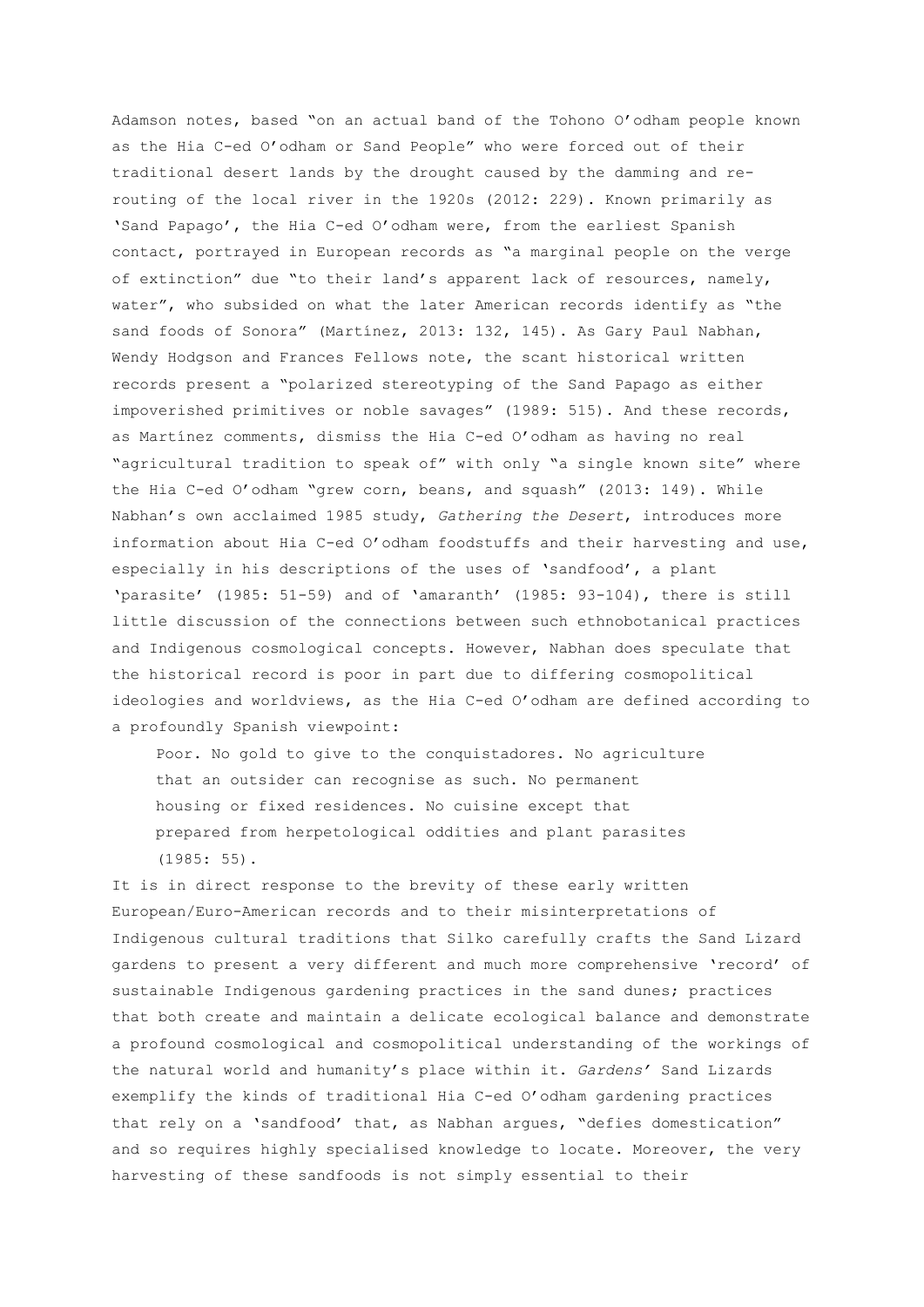continuation, but also itself an expression of Indigenous understandings of the interconnection of all life: as Nabhan comments, "While gathering food, you have participated in a wild kind of mutualism," an ecological interaction between species to the benefit of all that occurs because the harvesting of sandfood sheds its seeds in exactly the right places for its own regeneration (1985: 55).

In her descriptions of Grandma Fleet's gardening practices, Silko demonstrates Sand Lizard cosmopolitics where the responsible and respectful way to behave is to ensure that all living things have enough to sustain them: "Sand Lizard warned her children to share: Don't be greedy" (1999: 17). Accordingly, Indigenous harvesting practices are carefully demonstrated to show their cosmopolitical origins and aims:

The first ripe fruit of each harvest belongs to the spirits of our beloved ancestors, who come to us as rain; the second ripe fruit should go to the birds and wild animals, in gratitude for their restraint in sparing the seeds and sprouts earlier in the season. Give the third ripe fruit to the bees, ants, mantises, and others who cared for the plants. A few choice pumpkins, squash, and bean plants were simply left in the sand beneath the mother plants to shrivel dry and return to the earth….Old Sand Lizard insisted her garden was reseeded in that way because human beings are undependable; they might forget to plant at the right time or they might not be alive next year. (1999: 17)

Here, the Sand Lizard community is shown to be much wider than its human component; there is clear recognition of the role of many multi-species gardeners both living and dead, including ancestors, birds, animals, insects, and the earth itself. Importantly, all are required to work together to produce a successful harvest, and all are therefore entitled to share in the wealth of that harvest: no one group is privileged over any other. As I have argued elsewhere, Silko's description here shows a recognition of "the contribution of this wider community to the continuance of human life", as Sand Lizard emphasizes "the fragility and impermanence of human life" that is 'undependable', and also "expresses Indigenous understandings of the complex interdependencies between human and non-human life that are endangered by the short-term thinking, aggressive acquisition, and exclusive appropriation characteristic of capitalism" (2017: 235). Sand Lizard's teaching here is thus both spiritual and ecological: her demand for sharing recognises the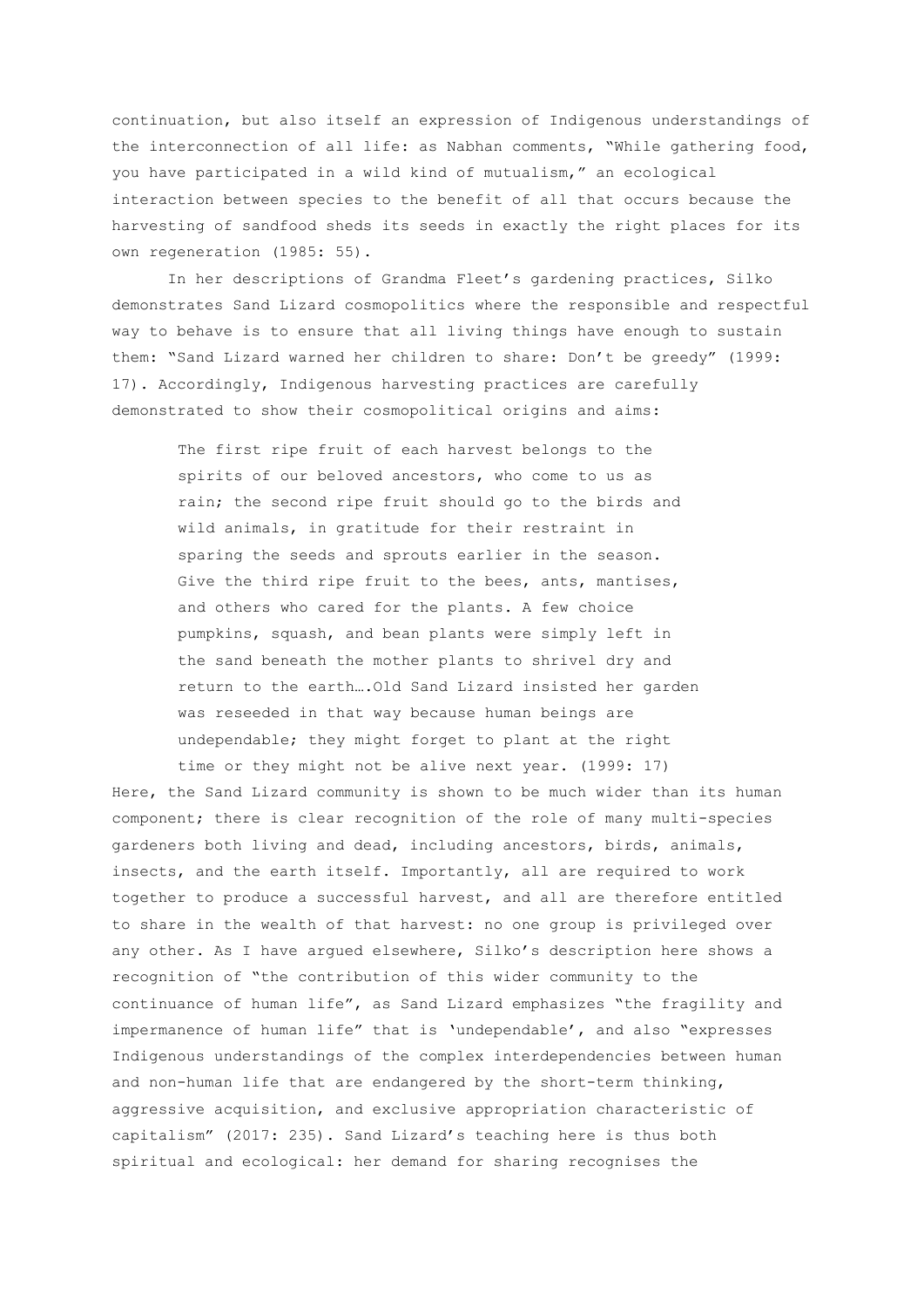unbreakable links between physical and non-physical worlds; and her emphasis upon the equal value of all lives illustrates that any ecological threat to the sand gardens is also a threat to all life, including human life. It is her profound understanding of the interrelationship of all life that leads Grandma Fleet to remind Indigo and Sister Salt of the cycle of life, commenting that after death "[s]ome hungry animal will eat what's left of you and off you'll go again, alive as ever, now part of the creature who ate you" (1999: 53). In turn, her granddaughters' embracing of Sand Lizard cosmologies encourages them to bury Grandma Fleet "under her little apricot trees" in the understanding that her physical body will nourish the plants as it is supposed to do so (1999: 54).

Silko's fictional descriptions of the sand gardens actively refute the poverty of the factual historical record. Although Indigo is too young to remember the dune gardens, she nonetheless imagines them from the stories she has been told: "tall corn plants swaying gracefully in the breeze, surrounded with bushes of bean pods and black-eyed peas, their golden-green tendrils tangled around the thick pumpkin vines" (1999: 36- 37). Moreover, the descriptions of the gardens trace the complexity and fragility of a desert ecosystem based on carefully maintained balances, where Sand Lizard traditional ecological knowledge can utilise the "precious moisture from the runoff" in the sandstone cliffs that is held by the "deep sand" (1999: 16). Indigo is taught that every human member of the Sand Lizard community has a responsibility to the plants allocated to them, "Every person had plants to care for" and took care of their plants "as if…[they] were babies" (1999: 18, 16). Moreover, Indigo understands that plants have senses and are responsive to human emotions, ""The plants listen…Don't argue or fight around the plants – hard feelings cause the plants to wither" (1999: 16). Above all, Indigo is taught to treat plants "respectfully" (1999: 16). As she approaches the end of her physical human life, Grandma Fleet's focus turns to passing on key Sand Lizard ethnobotancial knowledge: "where to plant the beans, corn, and squash seed, and how deep", how to avoid the full heat of the desert day by working "all night", how to supplement their diet by hunting, how to "raid the stores of seeds and mesquite beans" collected by the pack rats, how to preserve foods for the winter (1999: 47, 49, 52). The bountiful nature of past harvests in the dune gardens is evident in Grandma Fleet's descriptions of the "terraces where sweet black corn, muskmelons, and speckled beans used to grow", and the future potential of the dune gardens can be detected in the "wild gourds, sunflowers, and datura [that] seeded themselves wherever they found moisture" (1999: 49).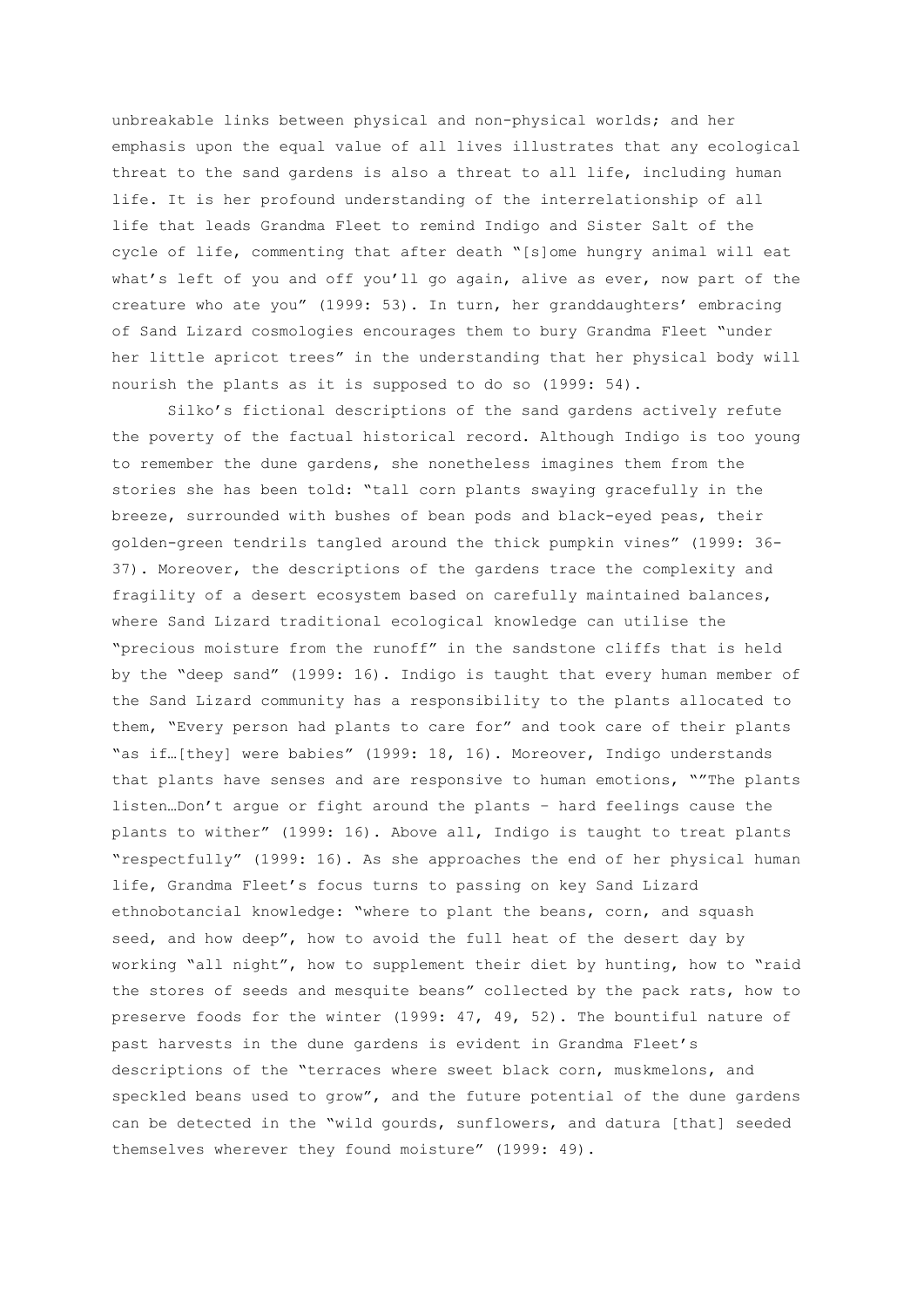Significantly, the dune gardens are shown to provide traditional Indigenous 'sandfoods' even during times of shortage: "Amaranth grew profusely…When there was nothing else to eat, there was amaranth" and Sister Salt shows Indigo how to prepare the amaranth in two distinct harvests: boiling up "amaranth greens just like Grandma Fleet taught her" and, once "the amaranth went to seed", grinding a flour to make "tortillas" (1999: 16). Silko's incorporation of the amaranth here is quite deliberate: as Adamson has argued, amaranth "connects" Indigo "to the Aztecs" and so also to "the [colonial] politics that suppressed knowledge of this once important staple crop" (2011: 218). Described by Nabhan as "the meat of the poor people", amaranths are significant for not only "combining water and energy use efficiently" in ways that are crucial to a desert region, but also for their nutritional value: compared to 100 grams of lettuce, raw amaranth greens "contain nearly three times as many calories…eighteen times the amount of vitamin A…twenty times the amount of calcium…and almost seven times the amount of iron" leading Nabhan to describe the amaranth as "worth their weight in nutrition" and a key component of a traditional Hia C-ed O'odham diet (1985: 96, 97, 98). Indeed, the significance of amaranth for the Sand Lizards traces and exposes complex and violent histories of colonial settlement by both Europeans and Euro-Americans: as Adamson argues, it is these histories that show "the devastation that results when a food central to a culture's health and well-being is [deliberately] eliminated" by the colonisers (2011: 218).

Equally exposed, however, are the ongoing impacts of settlercolonialism as early in the novel the sand gardens are devastated by "starving" Indigenous peoples who are "fleeing the Indian police and soldiers sent by the government" attempting to impose the new reservation system (1999: 19). *Gardens* describes the arrival of these people in political terms as "refugees", and then in terms of a natural disaster that emphasises the profound impact of settler-colonial policies on Indigenous lives: "It was as if a great storm has erupted far in the distance, unseen and unheard by them at the old gardens" as people arrive as "a trickle, then a stream, and finally a flood" (1999: 20, 19). Here, the interconnections between humans, their environments, and all forms of life, are made clear, as the Indigenous peoples are forced by their hunger to reject and discard their Sand Lizard cosmopolitical teachings as "they ate everything they could find" including the "first harvest offerings" and the "seeds set aside for planting next season" (1999: 20). Here, we can see a clear illustration of the Potawatomi scholar Kyle Powys Whyte's analysis of how the profound cultural and natural dislocations caused by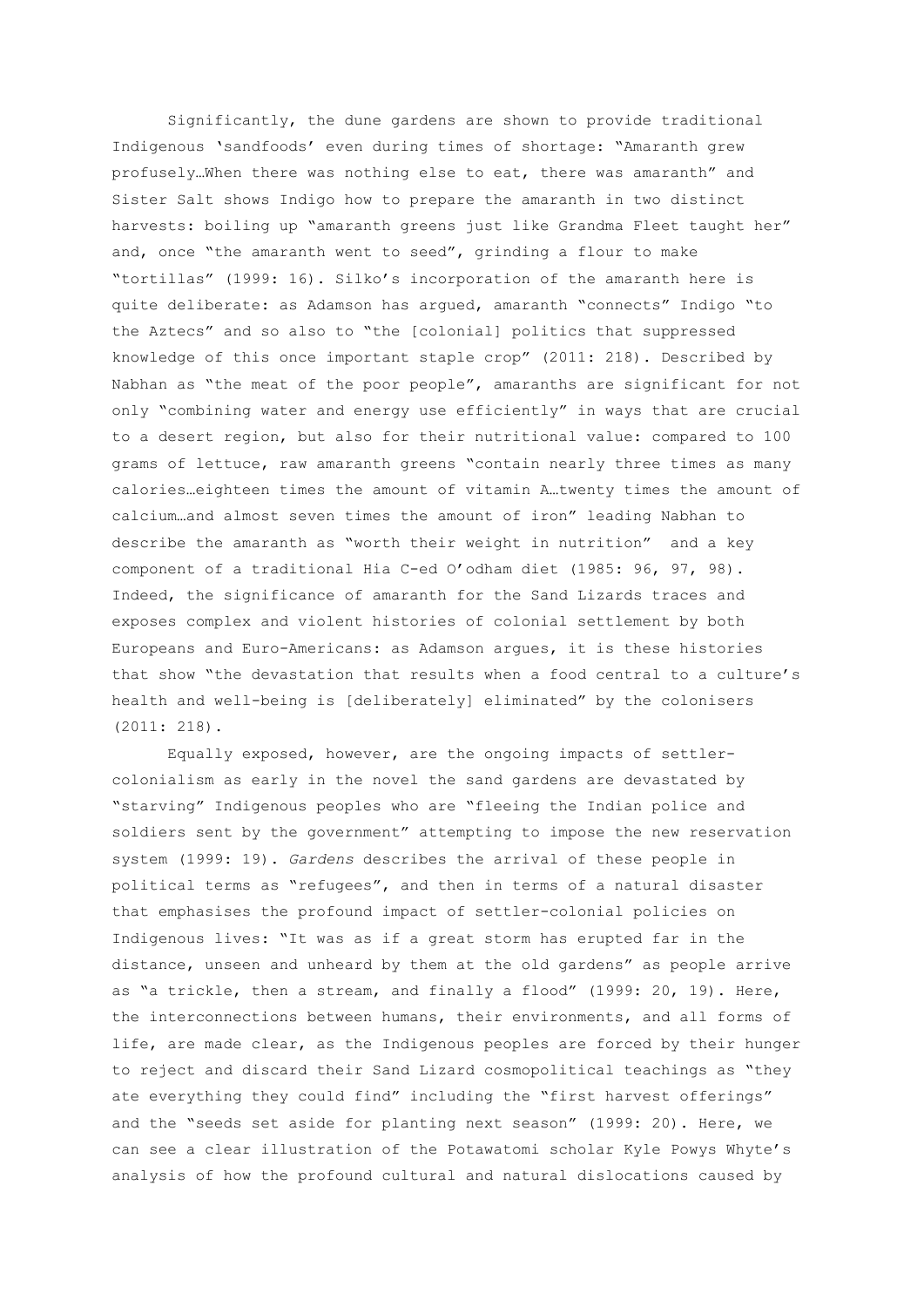settler-colonialism resonate with those currently being caused by rapid climate change, such as "ecosystem collapse, species loss, economic crash, drastic relocation, and cultural disintegration" (2018: 226). Moreover, settler colonialism has always "inflict[ed] anthropogenic environmental change on Indigenous peoples", and Whyte argues that "indigenous perspectives on how to respond to anthropogenic climate destabilization" are, significantly, "based on having *already lived through* local losses of species and ecosystems" (2017: 208, 207, 213, emphasis added). There is, Whyte argues, an active questioning of the narrative of 'finality' by Indigenous groups who have "already…endured one *or many more* apocalypses" (2018: 236, original emphasis), and this is crucial to the lived resistance of Silko's novel.

At this point of ecological destruction, the Sand Lizards are for the first time forced to leave the dune gardens – and so their own traditional ways of life – as a direct result of settler-colonial policies. But, importantly, it is in the local Euro-American town of Needles that the Sand Lizards' ethnobotanical resistance extends its scope, collecting and reintroducing plants formerly in the dune gardens alongside the introduction of new plants to ensure the continuation of Sand Lizard cosmopolitical and horticultural traditions. It is, significantly, at the "town dump" that Grandma Fleet repurposes the "refuse" of others to "retrieve [the] valuables the townspeople carelessly threw away" (1999: 24). Here, Grandma Fleet "saved seeds discarded from vegetables and fruits to plant at the old gardens when they returned", including the "apricot pits" by which she will successfully reintroduce "the apricot trees of her childhood" to the dune gardens (1999: 24). It is this looking outward and its strengthening effects upon Sand Lizard ethnobotanical traditions that is explored throughout the rest of the novel: first with the reintroduction of Grandma Fleet's apricot tees to the dune gardens; then later as Indigo travels first to California and New England, and then to England and Italy, discovering how far seeds have travelled and how they have been collected and traded, before bringing new seeds home to populate the dune gardens. In its juxtaposition of the theft of horticultural specimens by Edward and the ways in which those specimens are subsequently jealously guarded for profit with Sand Lizard practices of the sharing of seeds freely, *Gardens* "interrogates the ethics of plant breeding, hybridization, and biotechnologies that enrich colonizing nations and corporations" (Adamson, 2011: 218). *Gardens* also encourages its readers to consider the development of those imperial horticultural practices into the profit-driven multinational agribusinesses we see today, where powerful multinationals have the right to genetically modify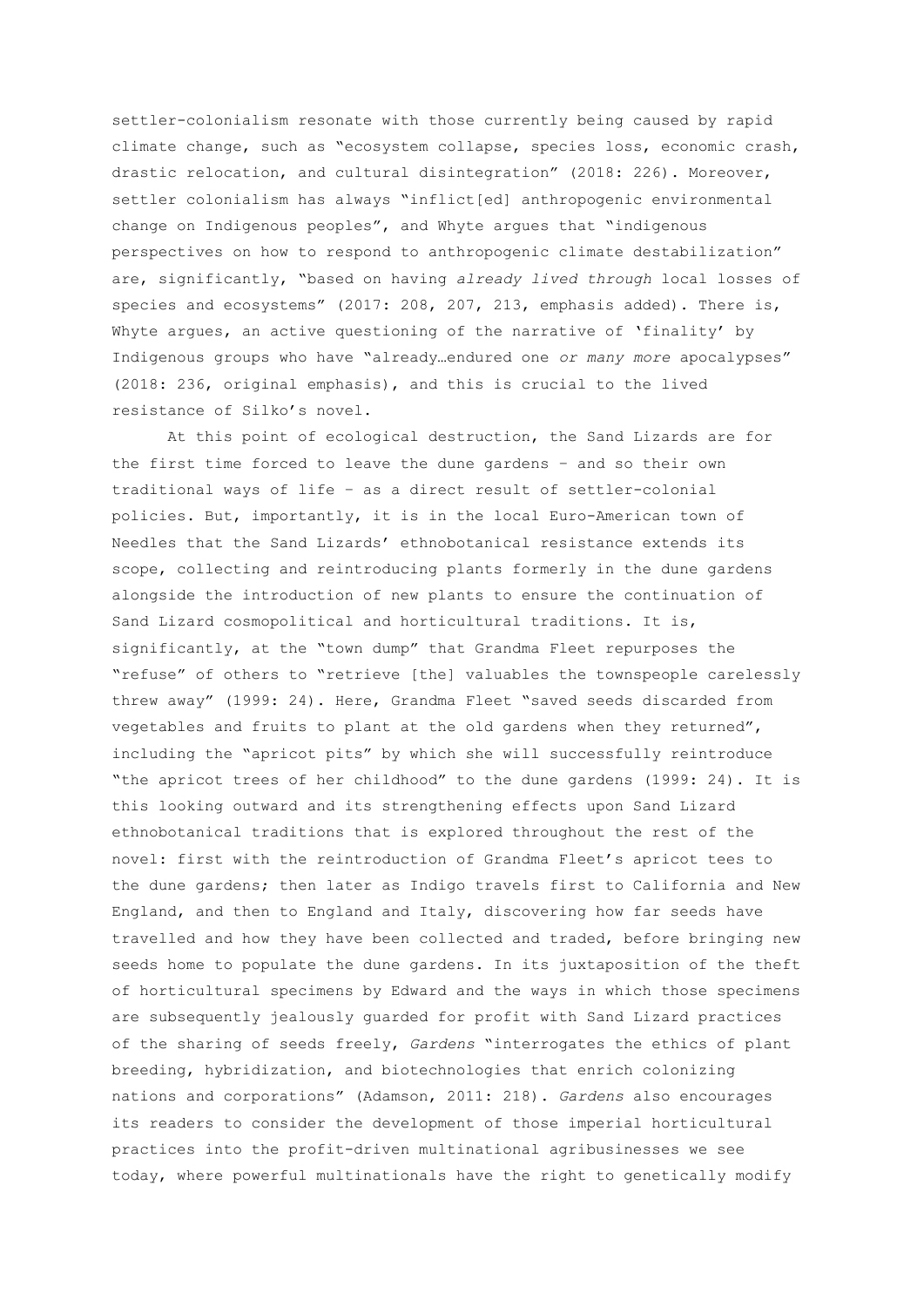and patent seeds, disrupting the ways in which seeds naturally crossfertilise and so impacting upon ecosystems on a global scale. This modern practice is doubly problematic: it not only imposes a requirement that all farmers purchase patented seeds, and even pay compensation if their own Indigenous seeds become cross-pollinated; but it also fails to recognise or acknowledge the complex and ancient Indigenous ethnobotanical traditions that can be traced in Grandma Fleet's careful seed collection: a practice that Adamson identifies as a "time-tested agro-ecological metho[d]…of innovation, the basis of which is free exchange, hybridization, and domestication in order to increase botanical biodiversity" (2017: 22). The Sand Lizard gardens thus present a picture of highly successful Indigenous ethnobotanical resistance to federal attempts to impose assimilation upon sovereign Indigenous groups. And, in this context, the assimilation demanded of the Sand Lizards is successfully subverted, as Becca Gerken notes, as useful "western practices" are "adopt[ed]" and incorporated rather than "Sand Lizard traditions" being "abandon[ed]" (2016: 182). <SPACE>

#### **Widening the Resistance: Europe and Euro-America**

Importantly, Indigo's collection of seeds in accordance with Indigenous ecological traditions is not the only form of lived resistance, and it is significant that Silko widens her analysis of resistance in *Gardens* to look at forms of European and Euro-American gardens and gardeners who embrace more respectful and responsible alternative behaviours that resonate with the Sand Lizard cosmopolitical values. Through the figures of Hattie's Aunt Bronwen in Bath, England Aunt Bronwen's friend, the Italian *professoressa* Laura, *Gardens* thus shows us a range of European and Euro-American individuals and individual stories that hold the power to create and re-create the world through compelling counter-narratives of sustainable and sustaining lived resistance that recognises the profound and undeniable relationship between humans and other-than-human worlds. Via *Gardens*' depiction of a range of domestic gardens, it becomes clear that acts of collective resistance must begin with the individual, and that individual resistance must begin at home: resistance derives directly from the ways we choose to live our lives, it is a *lived* resistance. Consequently, my focus here is upon Silko's sustaining and sustainable European and Euro-American stories that act to extend and widen the ecological and cosmopolitical resistance of the novel.

Through its depiction of a range of ways of living *with* rather than simply *upon* the land, *Gardens* shows us that, if we are able to change our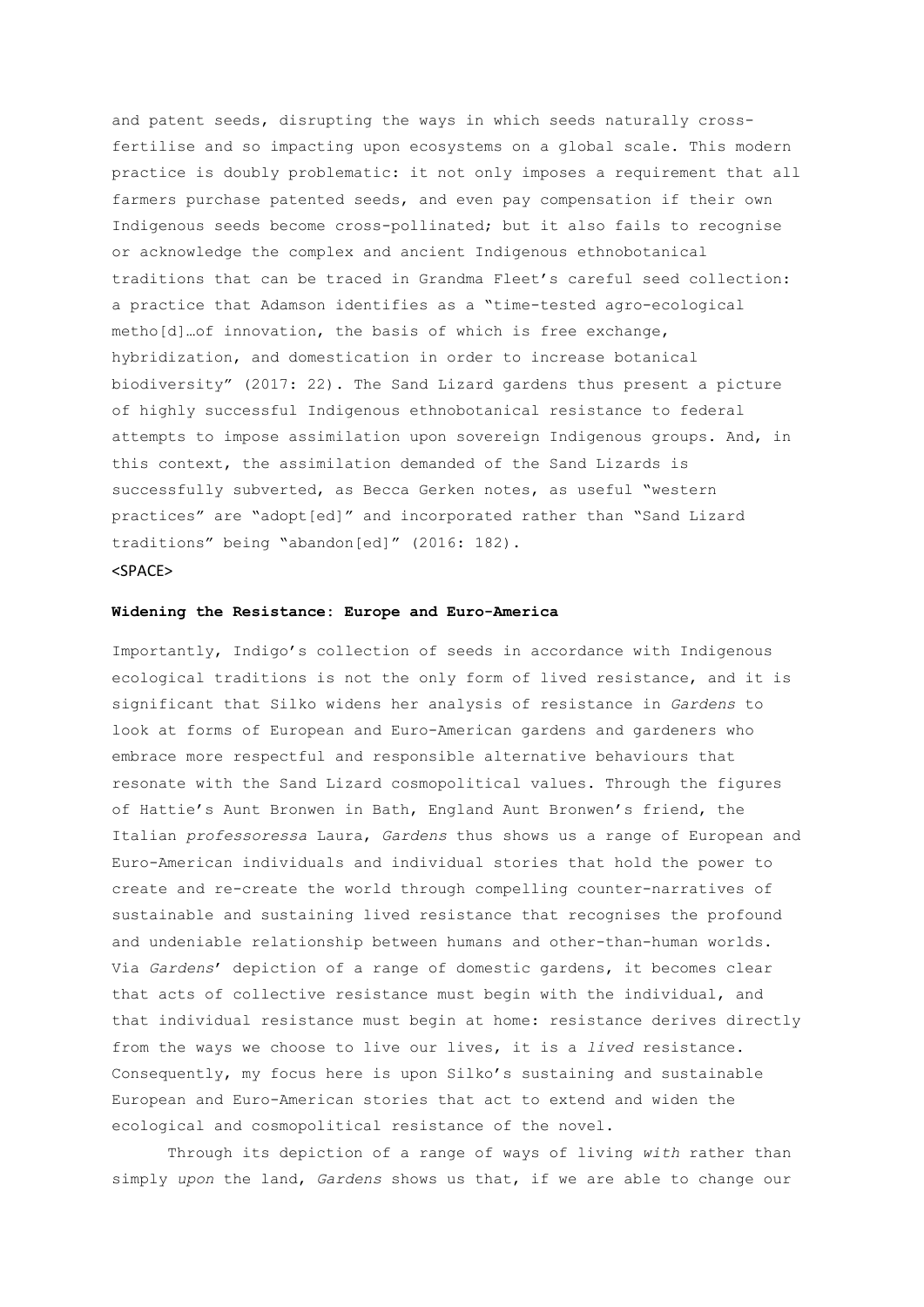damaging attitudes to the earth and put those changes into practice as part of our everyday lived experience, then we can all participate in and contribute to a necessary 'lived resistance' to the growing risks of ecological disaster. Crucially, this lived resistance applies not just to Silko's textual world, but also offers suggestions for continued human existence within our own increasingly ecologically precarious extra-textual worlds: in 2020, the notion of *individual* resistance to climate crisis is crucial. *Gardens* thus widens the ecological and cosmopolitical resistance of the text to include sustaining and sustainable European and Euro-American stories via the gardens and gardening practices of Aunt Bronwyn and the *professoressa* Laura. Reading Silko's novel as a narrative of lived resistance explores how we might understand those fictional European and Euro-American gardens in the context of the increasingly pressing need for all humans to take urgent international action over climate. And so the gardens of Aunt Bronwyn and Laura serve as timely reminders of long forgotten pre-Christian and pre-capitalist European traditions to which we should pay closer attention. Silko presents the gardens of Aunt Bronwyn and Laura as spaces in which interrelationships between human and other-thanhuman beings can be relearned, and which influence and encourage more human stories and acts of resistance. As Kimmerer has suggested, if we want to restore "the relationship between land and people", then we need to "'plant a garden'" because "it's good for the health of the earth and it's good for the health of people. A garden is a nursery for nurturing connection, the soil for cultivation of practical reverence" (2013: 126-127). Moreover, "once you develop a relationship with a little patch of earth, it becomes a seed itself" (Kimmerer, 2013: 127). Alongside the Sand Lizard gardens in the dunes, these additional gardens can be read not only as sowing seeds of individual resistance but also, through their abilities to nurture connections and kinship, as restorative in every way.

The European gardens of Silko's text demonstrate ancient and all-butforgotten pre-Christian and pre-Capitalist English and Italian traditional ways of being in the world that, much like the Sand Lizard gardens in the dunes, are *lived* experiences that position themselves outside of and in opposition to the death cultures that surround them. Hattie's Aunt Bronwyn therefore engages in daily lived resistance, both refusing and refuting the deadly stories of the patriarchal capitalist world around her. In this context, it is notable that those characters who do succeed in telling new cultural stories are female, and so less invested in the patriarchal narratives of capitalism. The stories of Aunt Bronwen and the Italian *professoressa* Laura thus point to the ways that Simpson has asserted that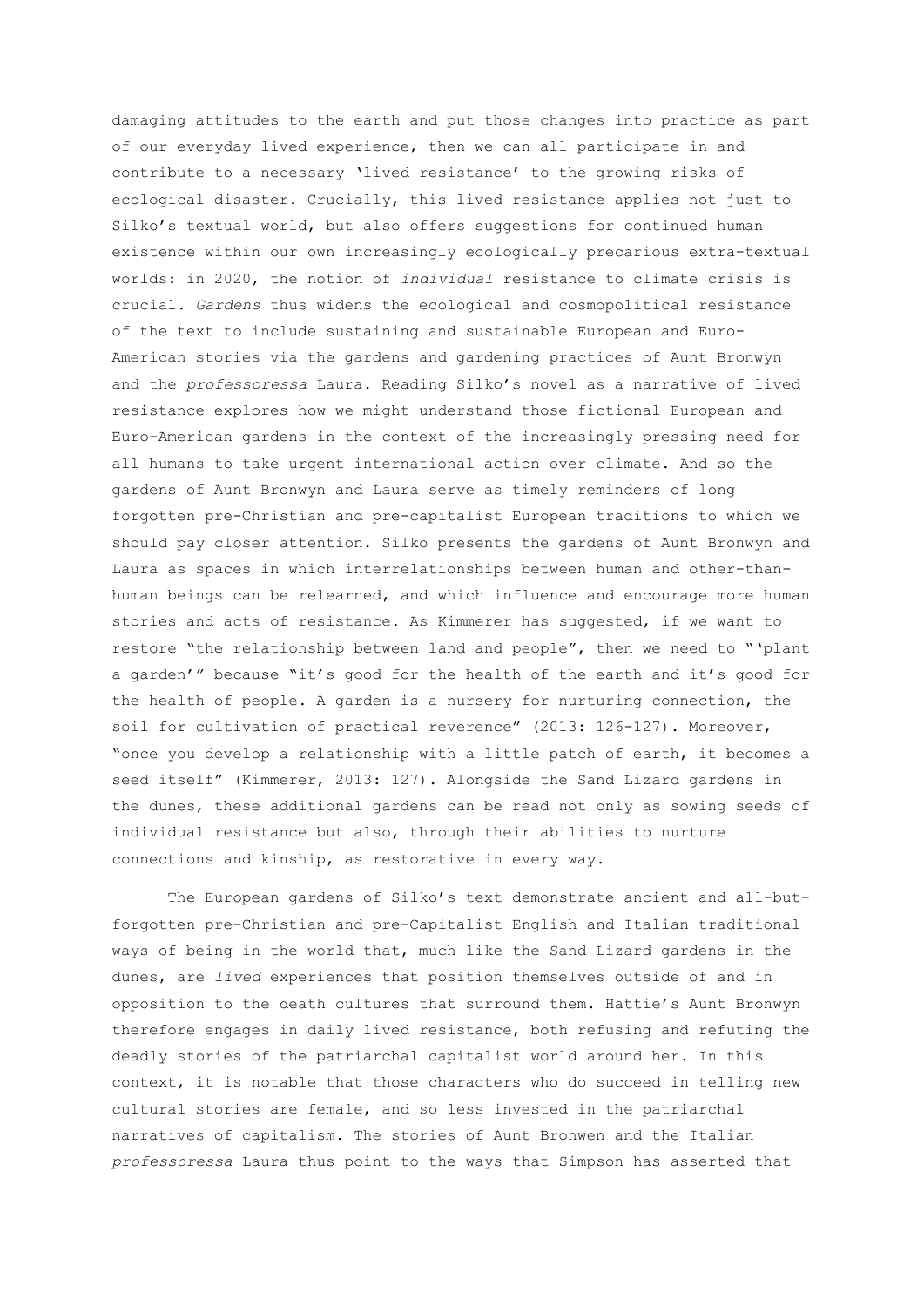we can understand "land as pedagogy", where our lived experiences act to "generat[e] and regenerat[e] continually through [an] embodied practice" that is both "contextual and relational" (2014: 7). Aunt Bronwyn's concerns are thus not only with and for the gardens that she works and tends and her relationships with the other-than-human beings who reside with her, but also with the wider local environment: with the ancient trees and stones that have always been a part of the complex spiritual interactions between human and other-than-human beings in her local ecosystem. Aunt Bronwyn therefore openly decries the 'development' of Bath which has led to the felling of "stands of ancient oaks…preserved since the time of the Celtic kings", that has resulted in "wide scars" being carved into "the bellies of the hills" in order to clear the way for "more mansions of gigantic proportions" for "business tycoons from London and Bristol" (1999: 237). Moreover, Aunt Bronwyn is highly active in the preservation of the "ancient hill forts and stone circles" that are also threatened by urban development, openly expressing her concern that, unlike in the past when the local inhabitants of the land had a profound symbiotic relationship with the stones, in an era marked by the loss of common lands "people nowadays cared nothing" (1999:237).

Aunt Bronwyn's home - a Norman cloister formerly inhabited by nuns is a profoundly female space where the distinctions traditionally made in patriarchal capitalist societies between human and other-than-human simply do not exist. Accordingly, Aunt Bronwyn not only shares her domestic space with 'livestock' and 'pets' who wander her home freely and are treated as family much to Edward's bewildered incomprehension, but also places her books "three feet above the floor" to accommodate the waters of the River Avon that regularly flood the dwelling (1999: 239). In her stewardship of a "stone garden", Aunt Bronwyn clearly continues the work of her grandfather, who has "rescued" many "fragments of old [standing] stones smashed to pieces" as reminders of Britain's non-Christian past "by order of the parish priest", and is himself buried unmarked "among the standing stones" in the garden, where the implication is that, in death, he continues to interact with these other-than-human beings as he had in life (1999: 252, 254). Importantly, Aunt Bronwyn tells the stories of the stones, and those stories not only "identif[y]" them as individual life forms but also narrate their lives: there are "broken stone with a double spiral carving to help plants grow faster", "the broken pieces of a stone destroyed by an angry mob of Christian converts", "praying stones and cursing stones", "stones that turned slowly in the sun to warm both sides of themselves, stones that travelled at night to drink from the river", and "stones that danced at high noon" or "in the light of the moon" (1999: 254). In many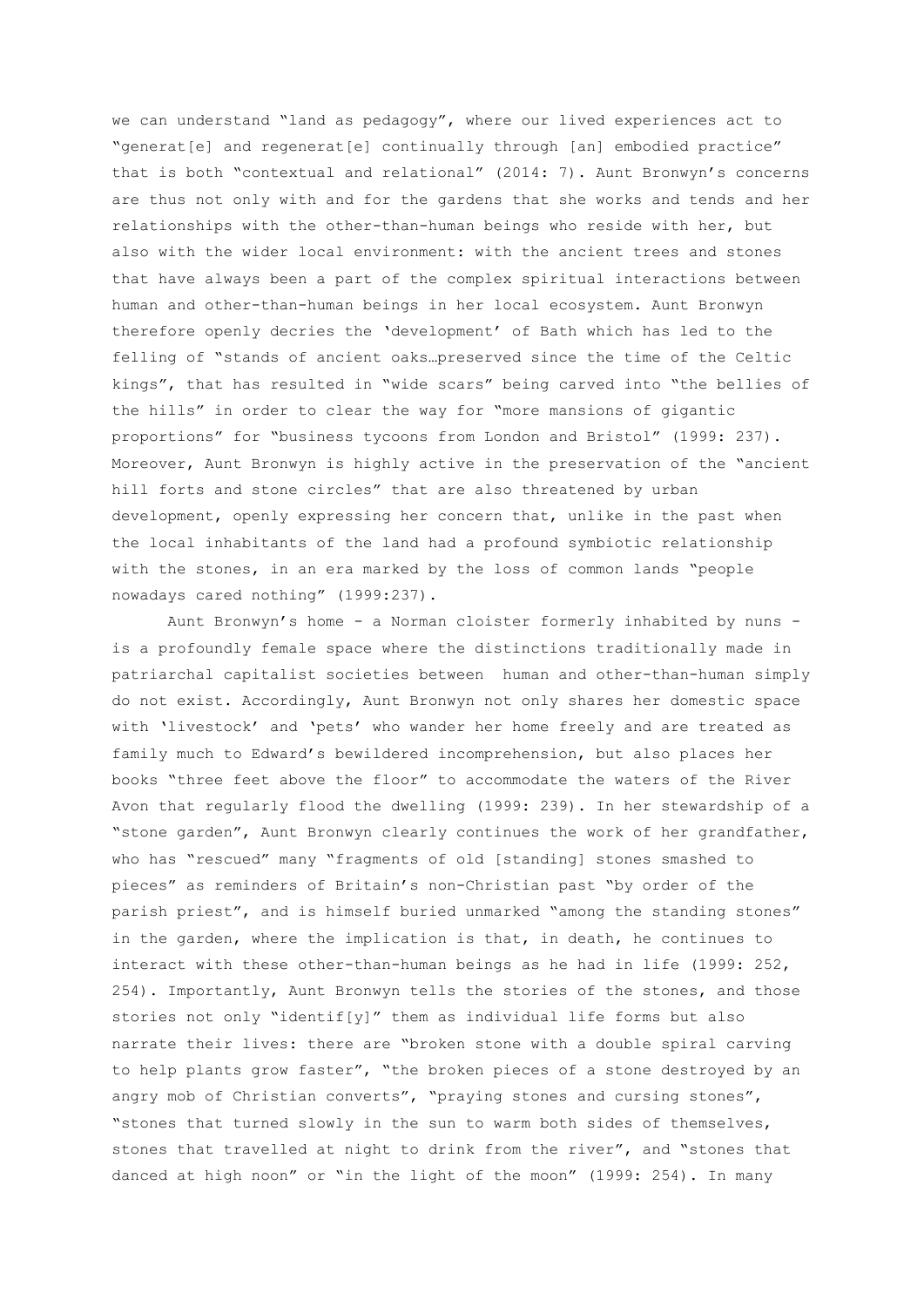ways, Aunt Bronwyn's varied gardens act to answer the questions posed by Matthew Wildcat, Mandee McDonald, Stephanie Irlbacher-Fox and Glen Coulthard when they ask "what does it mean to think of the land as a source of knowledge and understanding? How do our relationships with the land inform and order the way humans conduct their relationships with each other and other-than-human beings?" (2014: ii). In this context, Aunt Bronwyn clearly cultivates what Simpson identifies as "an ecology of intimacy" in her gardens and gardening practices (2017: 8). Asserting that "if a garden wasn't loved, it could not properly grow," Aunt Bronwyn has painstakingly restored and recreated the convent gardens, complete with their original purposes (1999: 242). These purposes are both physical, to ensure the nuns had sufficient food and medical supplies; and spiritual, to promote an understanding of the relationships between culture and nature, and between human and other-than-human beings, through a proximity to the land. In Simpson's terms, Aunt Bronwyn "learn[s] both *from* the land and *with* the land" (2014: 7, original emphasis). In this sense, Aunt Bronwyn is the antithesis of Susan Palmer James, as her emphasis upon restoration not only rejects the deadly stories and politics of death worlds, but engages with and facilitates both sustainability and continuity.

Aunt Bronwyn states that it is her sincere belief that the plants in her gardens "have souls;" a concept that echoes and is echoed by her relationships with the other-than-human beings represented by the sacred groves and stones (1999: 242). Importantly, Aunt Bronwyn asserts that "if plants and trees has individual souls" then she is determined to "acquaint herself with as many different beings as possible" (1999: 244). Accordingly, her garden includes and offers space to plants from a multitude of different cultural and geographic locations, including "tomatoes, potatoes, pumpkins, squash, and sweet corn" from "the Americas" that grow alongside "garlic, onions, broad beans, asparagus, and chickpeas from Italy" and "peppers from Asia and Africa (1999: 242). While it is clear that these plants derive from the pursuit of British imperialism through horticultural collection – emphasised throughout the book by Edward's own horticultural expeditions and in this section of the text in particular by Silko's reference to Edward's clandestine 'employment' by the locus of British horticultural imperialism, the Royal Botanical Gardens at Kew – Aunt Bronwyn's gardens are depicted as a form of lived resistance to the deadly stories of this imperial national narrative (1999; 241). And so, unlike Edward whose only interest is in the financial value of horticultural specimens and controlling the international markets for and profits from those specimens, Aunt Bronwyn by contrast recognises those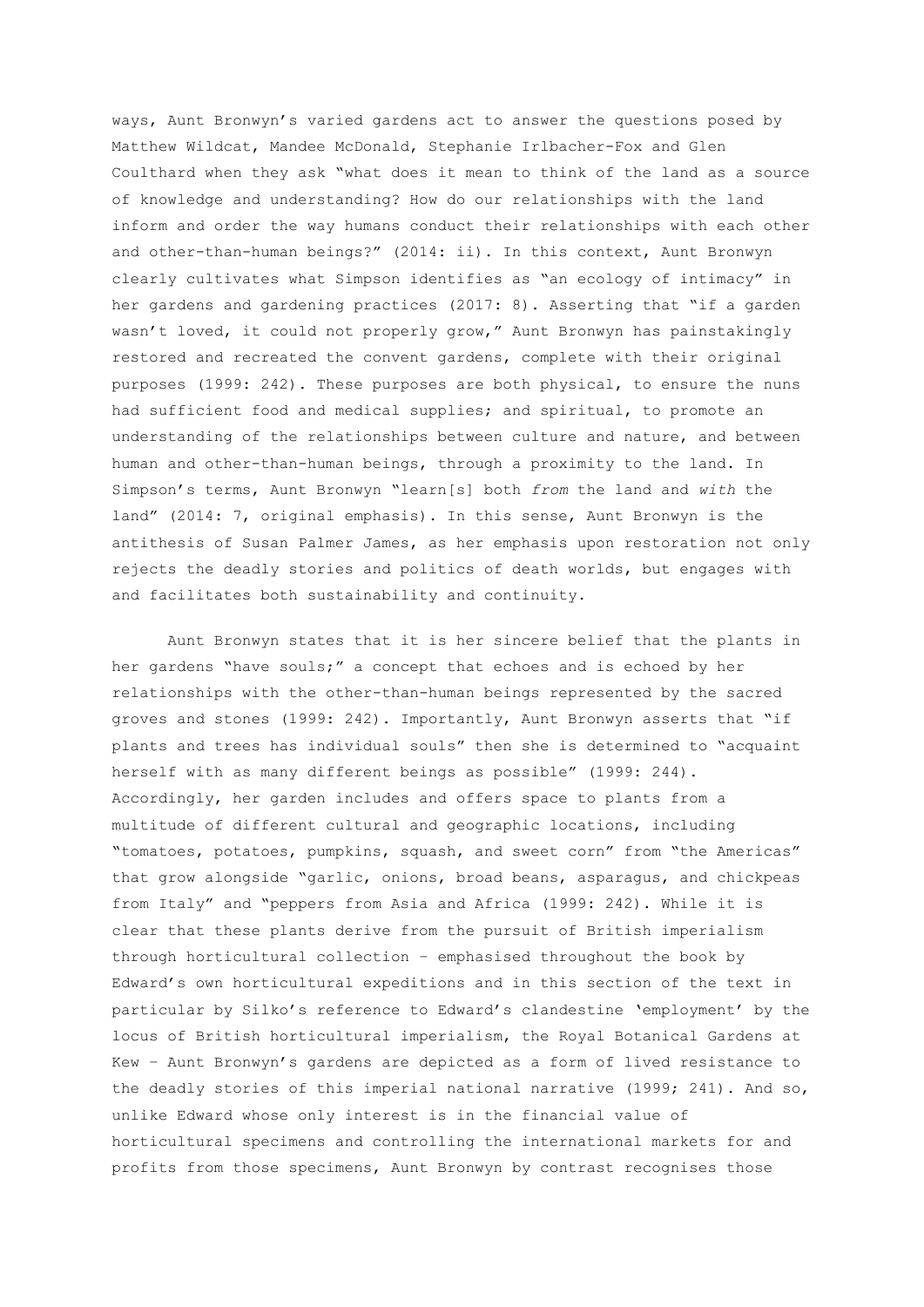imperial stories in the designs of her gardens. These designs, which separate yet join plants from different geographical regions and climates, expose the horticultural histories of Britain: "the plants the Romans and Normans introduced" that demonstrate "how few [of the] food crops and flowers" now widely accepted as 'British' "were [actually] indigenous to England" (1999: 245. Like the Sand Lizard gardens in the dunes, Aunt Bronwyn's system of planting respects the ways in which plants "preferred to grow together to protect one another from insects" and so "flowers [grow] among the vegetables, with herbs and medicinal plants scattered among them" (1999: 247). In this way, we can read Aunt Bronwyn's gardens and her understandings of other-than-human beings and the relationships between living beings via Kimmerer's contention that sustainable ways of living and being involve those varied life forms "cooperating [and] not competing", the antithesis of both Edward's cultural worldview and his way of living (2013: 132). Accordingly, on Indigo's departure, Aunt Brownyn gifts her with an abundance of seed packets that not only illustrates Indigo's own assertion that seeds are the 'greatest travellers' but, through Aunt Bronwyn's additional inclusion of advice on "best conditions and methods" for cultivation, also offers a blunt refusal of Edward's capitalist and materialist evaluation of plant beings (1999: 269). What we read in Aunt Bronwyn's gardens and gardening practices, therefore, is not only a lived resistance to the deadly stories of the patriarchal capitalist world, but also the kind of paradigm shift that is required for the telling of new cultural stories.

This paradigm-shift is equally evident in Aunt Bronwyn's "dear friend" Laura, the Italian academic and *professoressa* with whom Aunt Bronwyn shares a "mutual interes[t] in Old European artifacts and gardening", and together the two characters' physical and social locations can be read as a crucial part of their ability to successfully change their worldviews and ways of living and being in the world (1999: 283)*.* Aunt Bronwyn thus not only refuses established cultural conventions to live alone as a widow in the socially and geographically isolated and emphatically female space of a former convent, but is also suspected by her niece Hattie of having "left the [Christian] church altogether!" (1999: 265). Laura also lives alone as she has been abandoned by her socially disgraced husband (he is an "army colonel" who has deserted on the eve of a major battle), but this socio-cultural isolation is compounded by her unusual pursuit of a career: she is "a scholar and collector of Old European artifacts" as well as a gardener (1999: 305, 287). Significantly, Laura is, to Hattie's surprise, "much younger than her aunt", and this realisation acts to emphasise how both the desire and the ability to change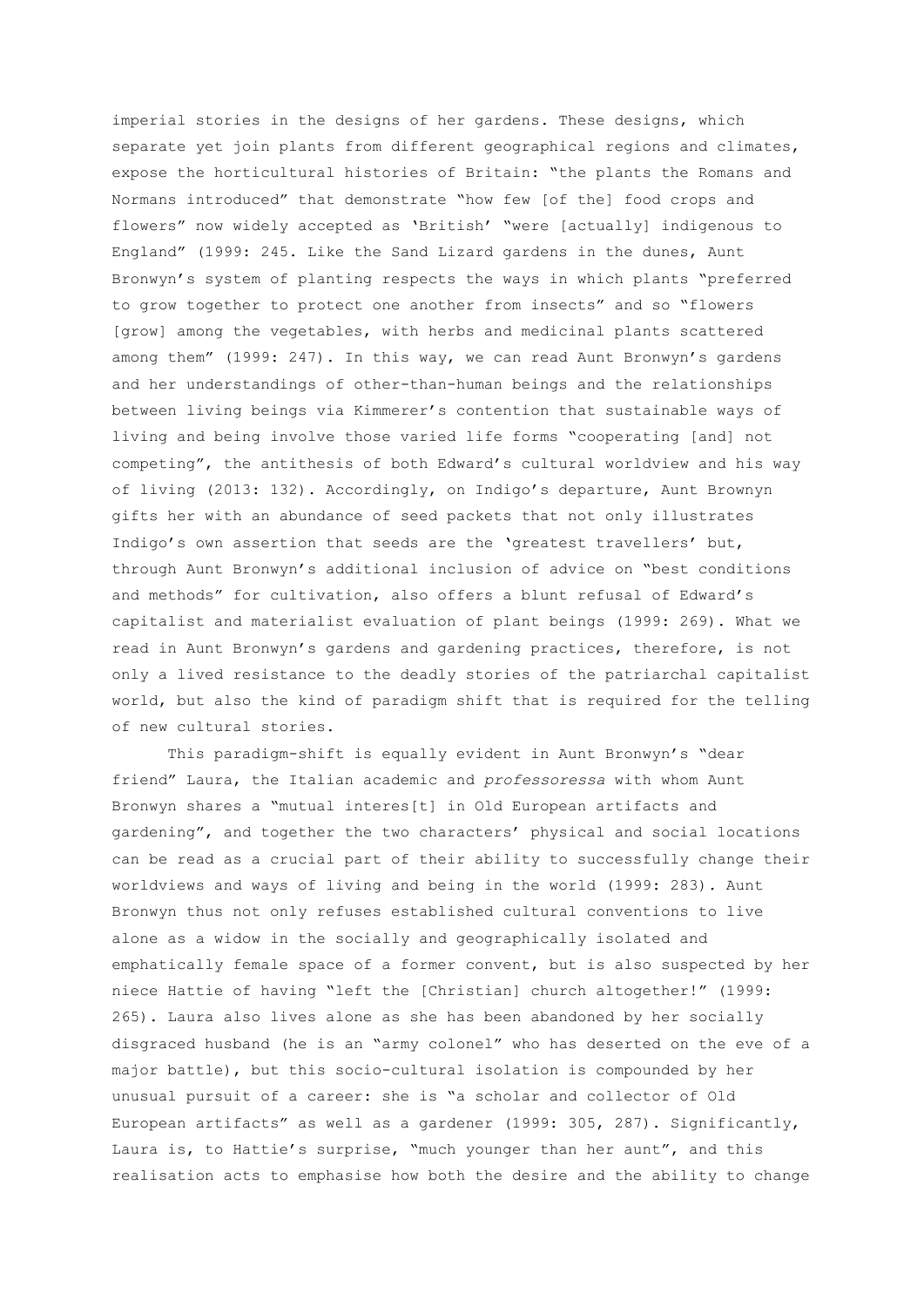worldviews in the text crosses generations (1999: 283). The gardens of Bath and Lucca are connected by the care and respect shown to other-than-human beings by both Aunt Bronwyn and Laura, yet Laura's gardens are also an Italianate original of the 'copy' that Susan Palmer James tried to create in Oyster Bay. Significantly recalling Susan's desire to make and remake, to subdue and impose her will upon the natural world around her, Hattie sees the gardens as a "primordial forest" and interprets them as an example of "what became of even the most elegant gardens over time" (1999: 290). Hattie's failure to recognise the gardens *as* gardens emerges from her inability to recognise these as the result of Laura working with the otherthan-human beings that surround her; an illustration of what Kimmerer has called a "partnership" between human and other-than-human (2013: 126). Laura's gardens house her collections of pre-Christian European statues, and Laura's garden designs and her positioning of the statues echoes the emphasis within ancient European cultures upon the significance and centrality of an active relationship with the land. Laura's decision to leave "fallen trees… to nurture the earth for seedlings" thus illustrates her respect for and deep engagement with the existing local ecosystem which overrides any desire to follow horticultural 'fashions' like Susan, or to impose her will on the land like Edward (1999: 291). Laura's gardening practices therefore demonstrate her understanding that "plants answer questions by the ways they live" and that the role of human beings is to "liste[n] and translat[e] the knowledge of other beings": in other words, Laura knows that "paying attention is a form of reciprocity" (Kimmerer, 2013: 158, 222).

Perhaps the most powerful story of sustainability concerns Laura's collection of sacred ancient artefacts. Here, Edward's museological mentality and his desire to 'preserve' out of cultural context is scandalised by Laura's decision to place the stone statues in "fresh air and sunshine" rather than let them suffer "burial in a museum" (1999: 296). Edward's outrage is, tellingly, demonstrated via the established routes by which patriarchal authority asserts itself: Laura is decried as "an affront to science and scholarship" for exposing the ancient statue collection to the elements, her gardens are derided as an example of "what happened when irreplaceable scientific data fell into the wrong hands", and her collection is 'claimed' as rightly belonging "in the hands of scientists and scholars" and certainly not in the hands of a "frivolous woman" (1999: 295, 296, 295, 296). However, Laura's desire to house the stones outside not only refuses the deathly stories of cultural stasis told by museums, but also attempts to re-imagine their original locations as a means by which to also reimagine their original sacred and ceremonial meanings and purposes. In other words, via a careful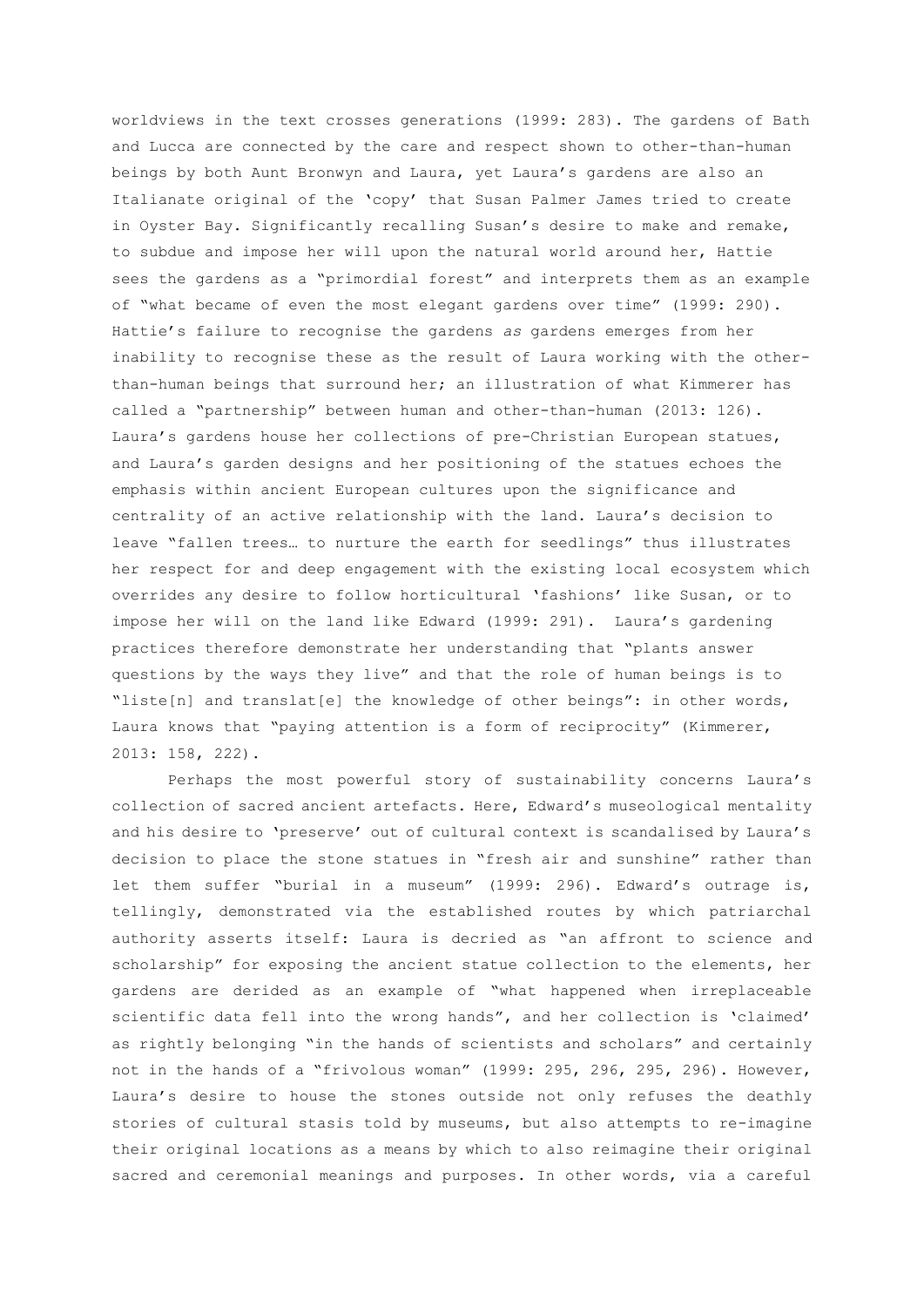positioning of the stones, Laura attempts to create and maintain a dialogue with other-than-human beings. Edward's patriarchal ire seems to be equally provoked by the abundance of stone fertility goddesses that populate Laura's gardens, which he finds "far more monstrous than the centaur or minotaur" he has already seen: the intricately carved "human vulva;" the abundance of snake figures that resonate with the Old Snake guardian at the Sand Lizard dune gardens; and the "rain garden" of aloe, shells and sand that is full of figures of hybrid human and other-than-human nursing mothers whose presence exposes the interconnections of all living beings through the equation of equally essential and nurturing "raindrops and drops of breast milk" (1999: 299, 292, 303). While Edward is disturbed and horrified by the human-animal hybrids that point to a world beyond his understanding as structured by Cartesian order and Linnaean classification, Indigo is reassured and comforted as she makes crucial connections to Grandma Fleet's practice of "talk[ing] to the big snake" in the Sand Lizard gardens as she and Laura "exchang[e] snake stories" (1999: 299, 301).

While both Aunt Bronwyn and Laura successfully resist the deadly stories of the patriarchal capitalist world by telling new cultural stories, it is notable that both also resist patriarchal capitalism's deadly ways of living. In direct contrast to the ways in which Edward's individual way of living and being in the world reflects powerful and damaging global imperial processes through his desire to own and profit from the horticultural specimens he 'collects', both Aunt Bronwyn and Laura engage in the kinds of exchange and knowledge transfer practiced by Grandma Fleet. Grandma Fleet's storage of "seeds discarded from vegetables and fruits" in "little glass jars", and her careful "instructions" to Sister Salt and Indigo regarding the specific care required by each plant being is mirrored by the wax seed packets and written notes of care given to Indigo by Aunt Bronwyn and Laura (1999: 24, 37). Crucially, here Silko's readers are forced to re-evaluate Indigo's gleeful statement that "seeds must be among the greatest travellers of all!" (1999: 293). While, ostensibly, this seems to point to the imperial horticultural project, in the context of Grandma Fleet, Aunt Bronwyn and Laura, it seems also to illustrate not only the reciprocity of the relationships between human and other-than-human beings, but also the *agency* of other-than-human beings. In this context, the exchanges and reciprocal interactions of the text do not evade or ignore the imbalances of power between human and other-than-human beings, but rather subvert, invert, and transform them through an emphasis upon Indigenous Sand Lizard philosophies; upon the lived resistance of sustainable stories founded within the tenets of grounded normativity. In this way, both gardening (the local) and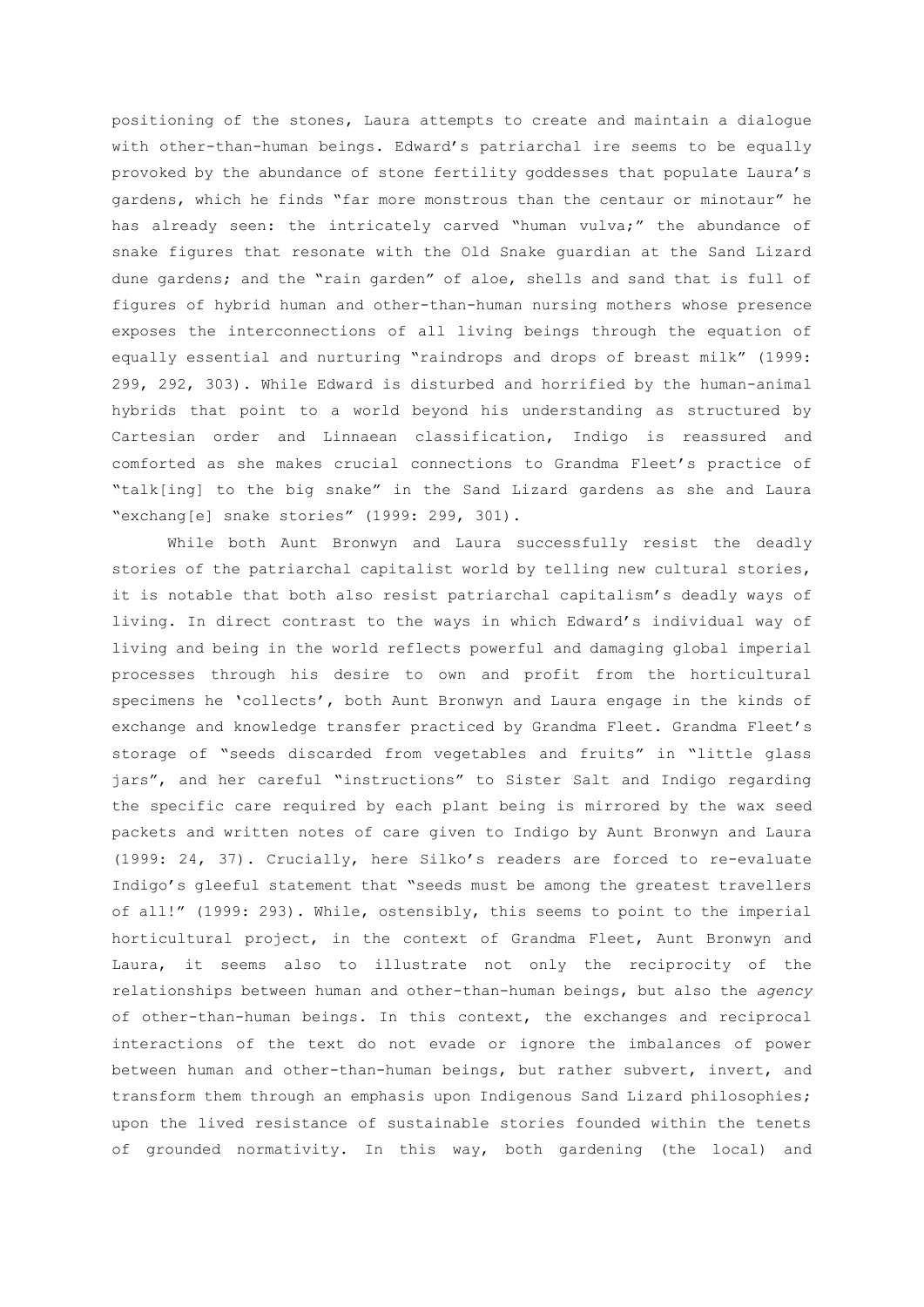horticulture (the global) within the text are transformed from an explicitly imperialist endeavour into a means of exchange, dialogue, and reciprocity. <SPACE>

### **Lived Resistance: Creating Sustaining and Sustainable Stories**

Reading Silko's *Gardens* as a narrative of lived resistance requires us to consider the ways that the text depicts the role of humans in the creation of ecological damage, both overt and covert. It requires us to see the ways in which the *global* - actions of nation states, the practices of industries (and later multi-national corporations), and the ideological drivers of imperialism, capitalism and patriarchy – are directly related to and inseparable from the *local* – the ways in which we, as individuals and communities, live our lives. Silko's novel also presents a way of understanding the global 'natural world' via the local garden; where the textual gardens are depicted as places where "a moral universe is mapped" (Klindienst, 2007: xx). In order to fully understand our own roles in taking the kinds of unprecedented paradigm-changing action required to avert climate disaster, we need to be able to connect these dots; to embrace the UN IPCC climate report of 2018 and to accept, as Klein has argued, not only that "we need to think… radically differently", but also that "a very different worldview can be our salvation" (2014: 23, 60). Crucially, those of us located within non-Indigenous societies and worldviews need to remember that "we never lost our connections with nature….A great many of us just forgot about them for a while" (Klein, 2014: 446). Importantly, Silko's text shows us how we can begin to remember, by tracing those elided histories and relationships, and by foregrounding more sustainable and respectful ways of living and being in the world.

In allowing us to "think critically about the present", Silko's novel can therefore be very profitably read as a narrative of lived resistance (Streeby, 2018: 5). Indeed, Silko has openly declared that "*Gardens in the Dunes* really is about *now*.... it's offering people another way to see things and possible ways to connect up, in a spiritual way, to withstand" (Arnold, 1998: 21-22, emphasis added). Moreover, by showing us how "wisdom is generated from the ground up", *Gardens* can be read as a narrative of lived resistance that has a very specific Indigenous focus (Simpson, 2014: 8). In this context, we can certainly read *Gardens* as a demonstration of "grounded normativity"; of how a system of "reciprocal relations and obligations" might work in "non-dominating and non-exploitative terms" not just among the Indigenous communities of the text, but also among non-Indigenous communities (Coulthard, 2014: 13). Indeed, *Gardens* begins to ask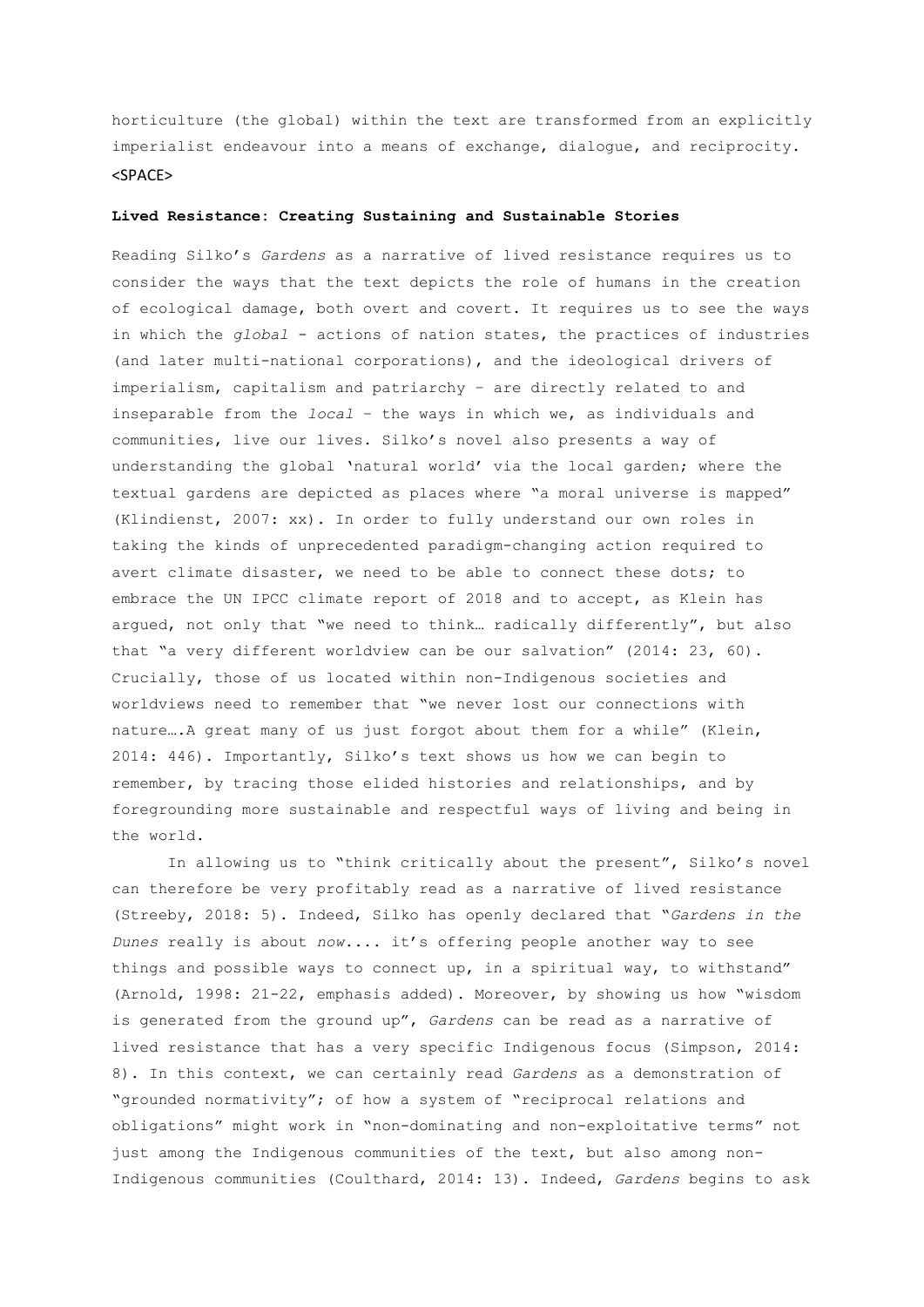a similar question to that posed by Wildcat, McDonald, Irlbacher-Fox and Coulthard: "what does it mean to understand land – as a system of reciprocal social relations and ethical practices – as a framework for decolonial critique?"(2014: ii). And *Gardens* also begins to provide some solutions to Kimmerer's question regarding "How, in our modern world, can we find our way to understand the earth as a gift again, to make our relations with the world sacred again?" (2013: 31).

Above all, reading *Gardens* as a narrative of lived resistance allows us to move beyond what Kimmerer has identified as a "breeding [of] despair" in the current deadly cultural stories of climate crisis that "robs us of agency" by enforcing "paralysis" (2013: 327, 328). If Silko's stories of Edward and Susan tell us anything about the naturalisation of dominant patriarchal capitalist relationships with the natural world and its human and other-than-human inhabitants, they tell us that a different kind of world is necessary. In this context, Kimmerer has argued that the story of the capitalist market is "just a story" and "we are free to tell another," even "to reclaim the old [Indigenous] one" (2013: 31). We need, as Klein has suggested, to accept that "core" western economic, religious and political "cultural narratives" are driving environmental destruction, we need to "unlearn the myth that we are the masters of nature", and we need to effect "a shift in worldview" from "domination and depletion" to "regeneration and renewal" (2014: 41, 395, 424). In short, Silko's narrative of lived resistance tells us that we need to reject the unsustainable – the established narratives of domination and exploitation – and embrace and enact the sustainable: the Indigenous tenets of grounded normativity. In this context, Mascha Gemein has argued that Silko's *Gardens*  acts specifically to "explai[n] Indigenous perspectives…for the sake of a cosmopolitical paradigm change" (2016: 491). For Gemein, therefore, *Gardens*  showcases a series of "changed concepts and practices that [can] lead to a more successful communication, one that negotiates multicultural and multispecies experiences" (2016: 486). The Cree/Métis botanist Mary Siisip Geniusz has commented that "reality is not concrete. It is fluid. And that fluidity is influenced by personal actions….What we do, even what we think, changes what happens. It changes reality for everyone" (2015: 17). In the narratives of lived resistance in Silko's novel, we can see that "it is not the land that has been broken, but our relationship to it"; that, if we can "restore the land… the land restores us" (Kimmerer, 2013: 336). In its emphasis upon an interspecies resistance that travels, connects, and exchanges, *Gardens* thus begins to sow what Kimmerer has identified as "the precious seeds for…[an essential] change of worldview" (2013: 369).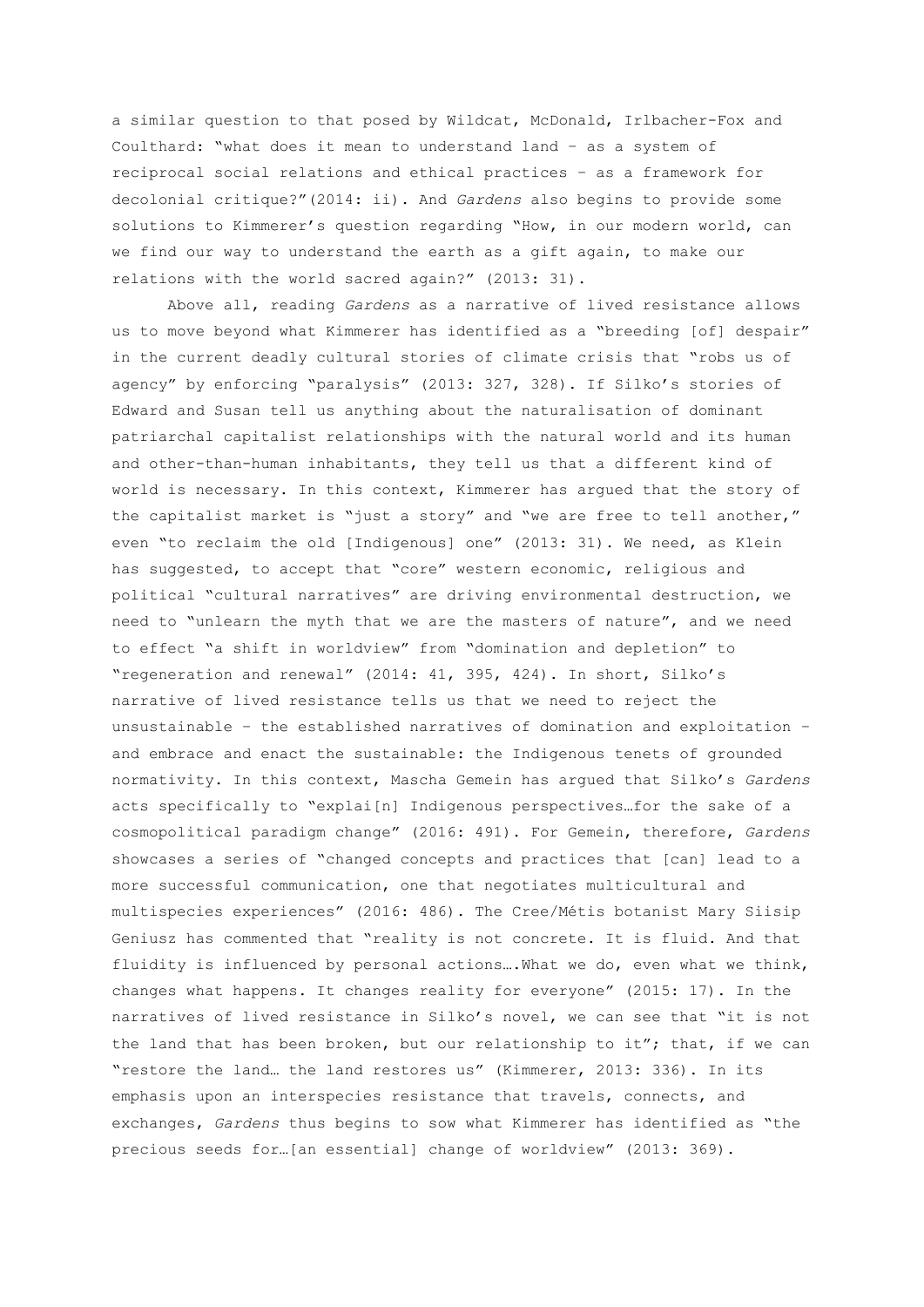### <SPACE>

# **Works Cited:**

- Adamson, Joni. 'Seeking the Corn Mother: Transnational Indigenous Organizing and Food Sovereignty in Native North American Literature'. *Indigenous Rights in the Age of the UN Declaration*. Ed. Elvira Pulitano. Cambridge: Cambridge University Press, 2012: 228-249.
- ----. 'Medicine Food: Critical Environmental Justice Studies, Native North American Literature, and the Movement for Food Sovereignty'. *Environmental Justice*. Volume 4, Number 4, 2011: 213-219.
- Adamson, Joni. 'Collected Things With Names Like Mother Corn: Native North American speculative fiction and film'. *The Routledge Companion to the Environmental Humanities*. Eds. Ursula K. Heise, Jon Christensen, Michelle Niemann. London: Routledge, 2017: 216-226.
- Arnold, Ellen. 'Listening to the Spirits: An Interview with Leslie Marmon Silko'. *Studies in American Indian Literatures*. 1998, 10:3: 1-33.
- Coulthard, Glen Sean. *Red Skin, White Masks: Rejecting the Colonial Politics of Recognition.* Minneapolis: University of Minnesota Press, 2014.
- Gemein, Mascha. N. '"Seeds Must Be Among the Greatest Travelers of All": Native American Literatures Planting the Seeds for a Cosmopolitical Environmental Justice Discourse'. *ISLE: Interdisciplinary Studies in Literature and Environment*. 23.3 (Summer 2016): 485–505.
- Geniusz, Mary Siisip. *Plants Have So Much To Teach Us, All We Have To Do Is Ask: Anishinaabe Botanical Teachings*. Minneapolis: University of Minnesota Press, 2015.
- Gerken, Becca. 'World of Water, World of Sand: Teaching Silko's *Gardens in the Dunes* and Sullivan's *Star Waka*'. *Leslie Marmon Silko: Ceremony, Almanac of the Dead, Gardens in the Dunes.* Ed. David L. Moore. New York: Bloomsbury Academic, 2016: 177-190.
- Kimmerer, Robin Wall. *Braiding Sweetgrass: Indigenous Wisdom, Scientific Knowledge and the Teachings of Plants.* Minneapolis: Milkweed Editions, 2015.
- Klein, Naomi. *This Changes Everything: Capitalism Vs. the Climate.* New York: Simon and Schuster, 2014.
- ---. "Dancing the World into Being: A Conversation with Idle No More's Leanne Simpson", *Yes* magazine, March 5 2013,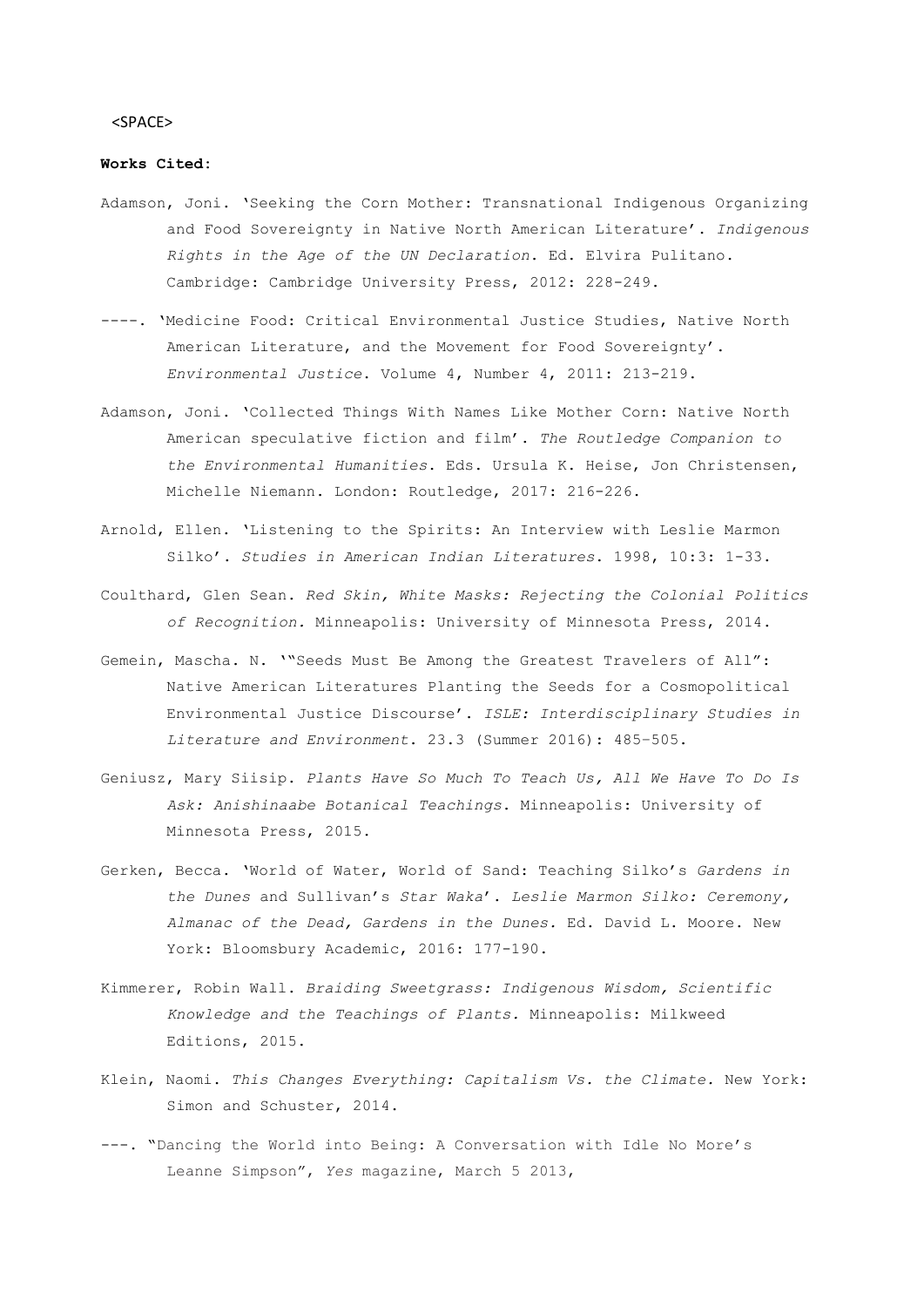[https://www.yesmagazine.org/peace-justice/dancing-the-world-into](https://www.yesmagazine.org/peace-justice/dancing-the-world-into-being-a-conversation-with-idle-no-more-leanne-simpson)[being-a-conversation-with-idle-no-more-leanne-simpson.](https://www.yesmagazine.org/peace-justice/dancing-the-world-into-being-a-conversation-with-idle-no-more-leanne-simpson)

- Klindienst, Patricia. *The Earth Knows My Name: Food, Culture, and Sustainability in the Gardens of Ethnic Americans.* Boston: Beacon Press, 2007.
- Martínez, David. 'Hiding in the Shadows of History: Revitalizing Hia-Ced O'odham Peoplehood'. *Journal of the Southwest*. 55, 2 (Summer 2013): 131-173.
- Nabhan, Gary Paul. *Gathering the Desert.* Tucson: University of Arizona Press, 1985.
- Nabhan, Gary Paul, Wendy Hodgson and Frances Fellows. 'A Meagre Living on Lava and Sand? Hia Ced O'odham Food Resources and Habitat Diversity in Oral and Documentary Histories'. *Journal of the Southwest*. Vol 31. No. 4 (Winter 1989): 508-533
- Nixon, Rob. *Slow Violence and the Environmentalism of the Poor.* Cambridge, MA: Harvard University Press, 2011.
- Silko, Leslie Marmon. *Gardens in the Dunes.* New York: Simon and Schuster, 1999.
- Simpson, Leanne Betasamosake. 'Land as Pedagogy': Nisgnaabeg Intelligence and Rebellious Transformation'. *Decolonization: Indigeneity, Education and Society.* 3:3, 2014: 1-25.
- ----. *As We Have Always Done: Indigenous Freedom Through Radical Resistance*. Minneapolis: University of **Minnesota Press**, 2017.
- Streeby, Shelley. *Imaging the Future of Climate Change: World-Making Through Science Fiction and Activism.* Oakland: University of California Press, 2018
- Tillett, Rebecca. '"Sand Lizard warned her children to share:" Philosophies of Gardening and Exchange in *Gardens in the Dunes*,' *Leslie Marmon Silko: Ceremony, Almanac of the Dead, Gardens in the Dunes.* Ed. David L. Moore. New York: Bloomsbury Academic, 2016: 219-238.
- Whyte, Kyle Powys. 'Indigenous science (fiction) for the Anthropocene:Ancestral dystopias and fantasies of climate change crises'. *Environment and Planning E: Nature and Space*. 2018. Vol 1  $(1-2): 224-242.$